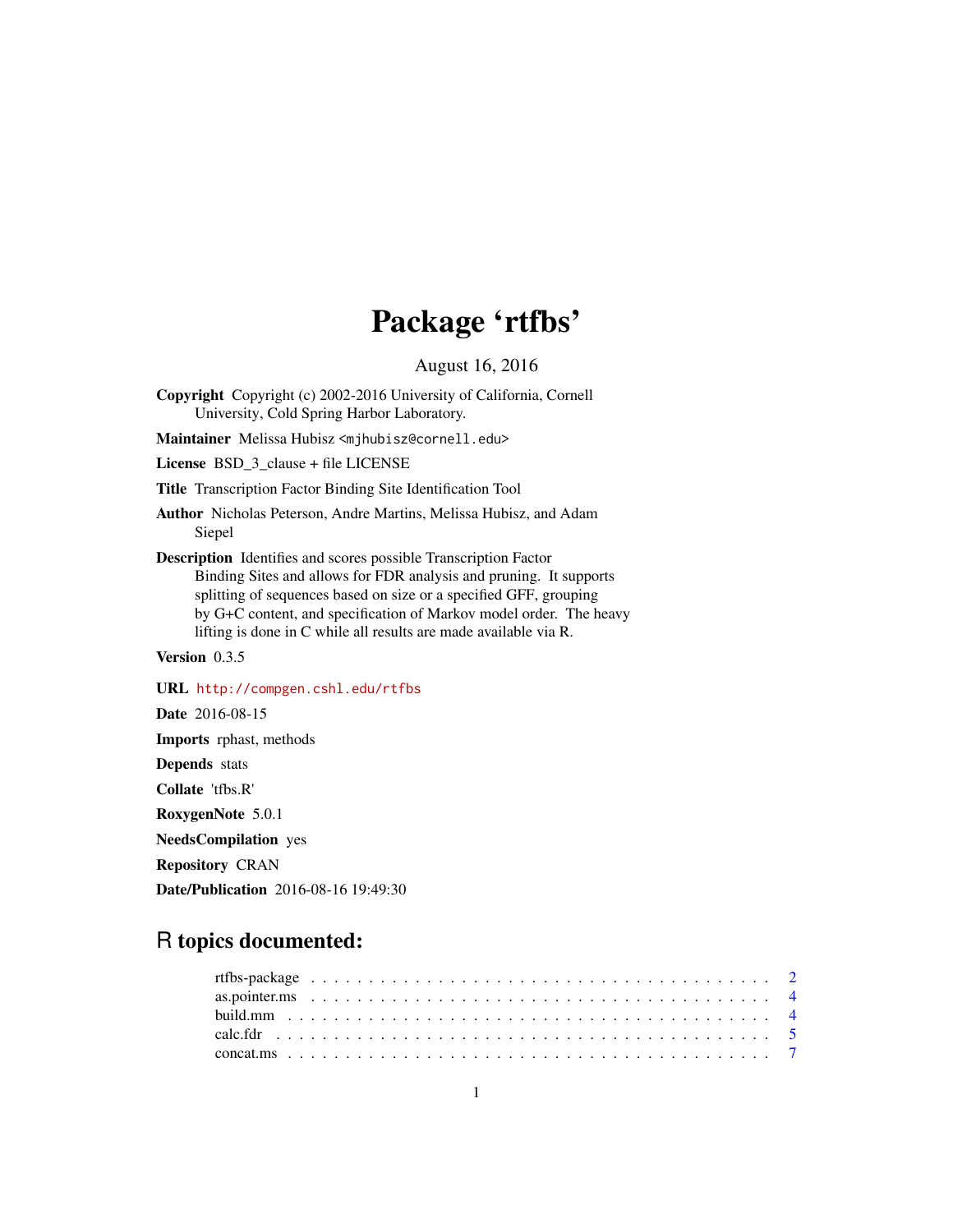<span id="page-1-0"></span>

| Index |                                                                                                                               | 26  |
|-------|-------------------------------------------------------------------------------------------------------------------------------|-----|
|       |                                                                                                                               |     |
|       |                                                                                                                               |     |
|       |                                                                                                                               |     |
|       |                                                                                                                               | 23  |
|       |                                                                                                                               | 23  |
|       |                                                                                                                               | 22  |
|       |                                                                                                                               | 21  |
|       |                                                                                                                               |     |
|       |                                                                                                                               |     |
|       |                                                                                                                               |     |
|       |                                                                                                                               |     |
|       |                                                                                                                               |     |
|       |                                                                                                                               |     |
|       |                                                                                                                               |     |
|       |                                                                                                                               |     |
|       |                                                                                                                               | -13 |
|       |                                                                                                                               |     |
|       |                                                                                                                               |     |
|       |                                                                                                                               |     |
|       |                                                                                                                               |     |
|       |                                                                                                                               | 10  |
|       |                                                                                                                               | - 9 |
|       |                                                                                                                               | -8  |
|       | from pointer ms $\dots \dots \dots \dots \dots \dots \dots \dots \dots \dots \dots \dots \dots \dots \dots \dots \dots \dots$ | -8  |

rtfbs-package *Transcription Factor Binding Site Identification Tool*

# Description

Identifies and scores possible Transcription Factor Binding Sites and allows for FDR analysis and pruning. It supports splitting of sequences based on size or a specified GFF, grouping by G+C content, and specification of Markov model order. The heavy lifting is done in C while all results are made available via R.

# Details

| Copyright: | Copyright (c) 2002-2016 University of California, Cornell |
|------------|-----------------------------------------------------------|
|            | University, Cold Spring Harbor Laboratory.                |
| Package:   | rtfbs                                                     |
| License:   | BSD 3 clause + file LICENSE                               |
| Version:   | 0.3.5                                                     |
| URL:       | http://compgen.cshl.edu/rtfbs                             |
| Date:      | 2016-08-15                                                |
| Imports:   |                                                           |
|            |                                                           |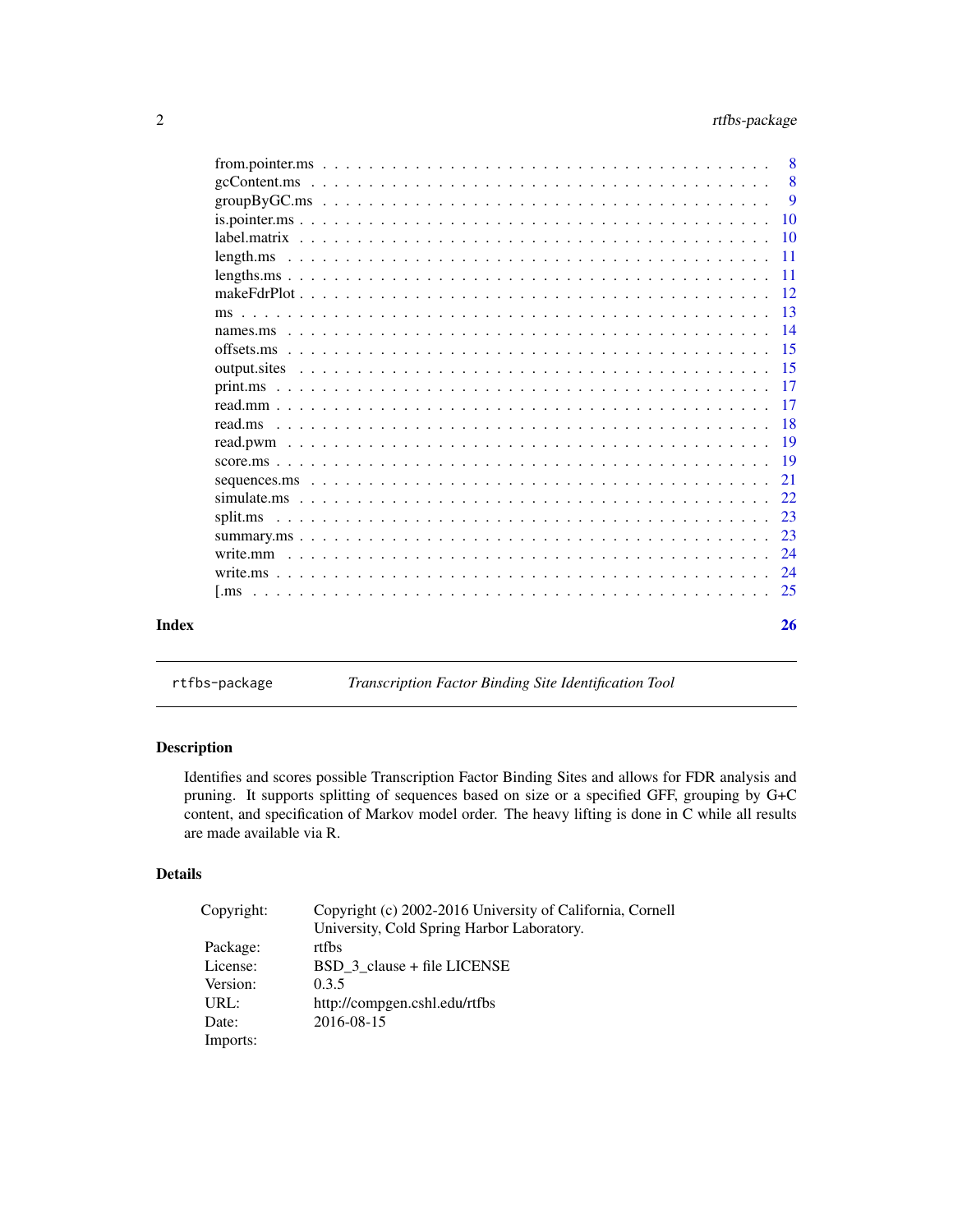# rtfbs-package 3

|              | rphast,                                                          |
|--------------|------------------------------------------------------------------|
|              | methods                                                          |
| Depends:     |                                                                  |
|              | stats                                                            |
| Collate:     |                                                                  |
|              | 'tfbs. $R'$                                                      |
| RoxygenNote: | 5.0.1                                                            |
| Built:       | R 3.1.2; x86_64-unknown-linux-gnu; 2016-08-15 20:31:08 UTC; unix |

# Index:

| L.ms            | Extract, replace, reorder MS                               |
|-----------------|------------------------------------------------------------|
| as.pointer.ms   | MS To Pointer                                              |
| build.mm        | Build Markov Model to represent sequences in an            |
|                 | MS object                                                  |
| calc.fdr        | Calculate FDR                                              |
| concat.ms       | Concat MS                                                  |
| from.pointer.ms | MS From Pointer                                            |
| gcContent.ms    | Get GC content of each sequence in an MS object            |
| groupByGC.ms    | Group sequences by GC                                      |
| is.pointer.ms   | Data in R or C                                             |
| label.matrix    | Name PWM & MM rows and columns                             |
| length.ms       | Length of MS object                                        |
| lengths.ms      | MS sequence lengths                                        |
| makeFdrPlot     | Plot FDR                                                   |
| ms              | Multiple Sequence (MS) Objects                             |
| names.ms        | MS Sequence Names                                          |
| offsets.ms      | Get index offsets                                          |
| output.sites    | Threshold possible binding sites by Score or<br><b>FDR</b> |
| print.ms        | Prints an MS (multiple sequence) object. #'                |
|                 | <b>@title Printing MS objects</b>                          |
| read.mm         | Read Markov Model from file                                |
| read.ms         | Reading in sequences from file                             |
| read.pwm        | Read PWM object                                            |
| score.ms        |                                                            |
|                 | Score sequences against a PWM                              |
| sequences.ms    | Get sequences                                              |
| simulate.ms     | Generate sequence from Markov Model                        |
| split.ms        | Split sequences                                            |
| summary.ms      | MS Summary                                                 |
| write.mm        | Write Markov Model to file                                 |
| write.ms        | Writing MS Object to FASTA file                            |

# Author(s)

Nicholas Peterson, Andre Martins, Melissa Hubisz, and Adam Siepel Maintainer: Melissa Hubisz <mjhubisz@cornell.edu>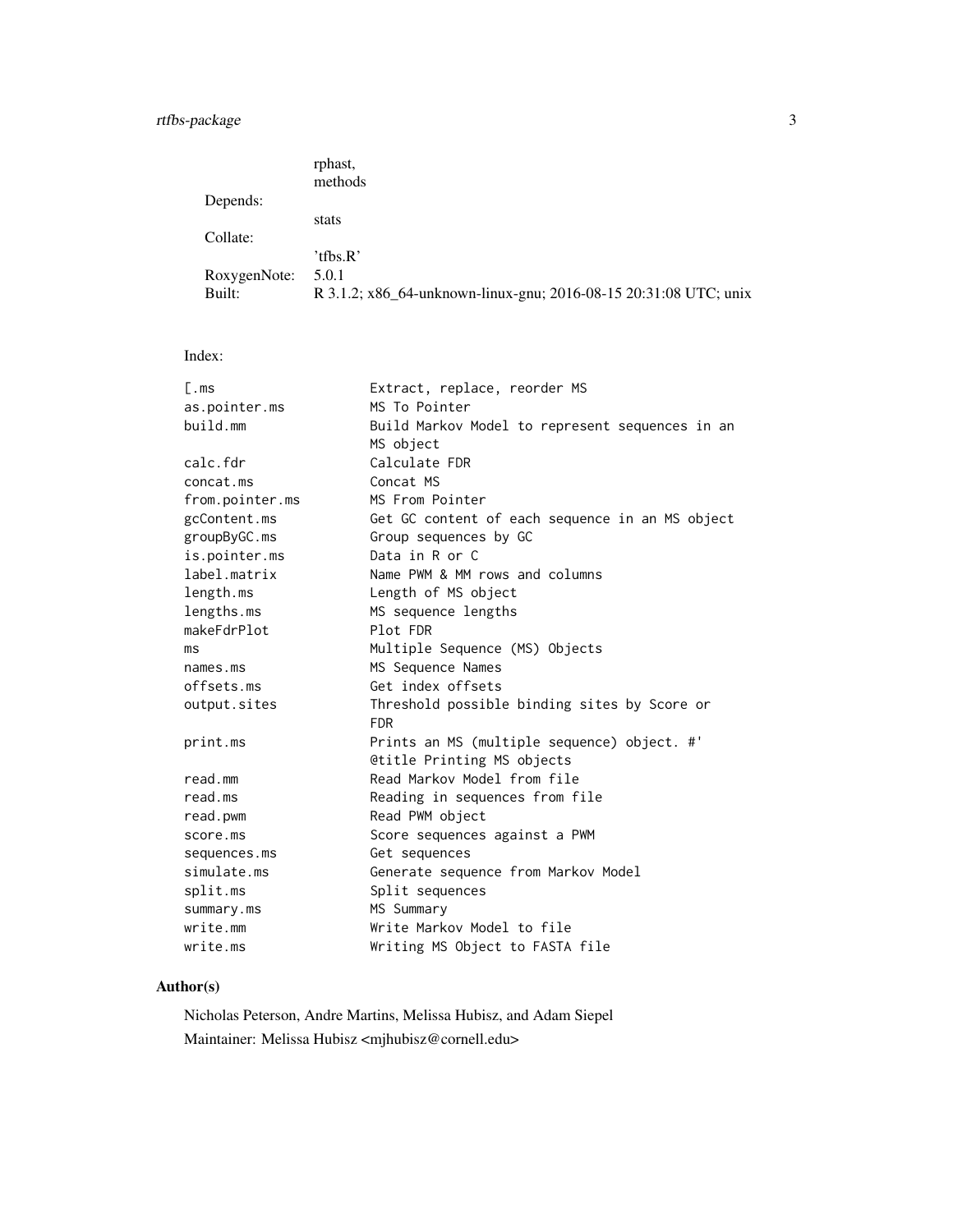<span id="page-3-1"></span><span id="page-3-0"></span>as.pointer.ms *MS To Pointer*

#### Description

RTFBS can store MS objects in R's memory, or C's memory for efficency reasons. This function transforms an MS object whose data is stored in memory within R into an MS object whose data is stored in C's memory. The result is a new MS object in R whose data is stored in C memory. Copying an MS object from R into C is performed automatically by RTFBS when it needs to run C code. The user will probably not need to call this function.

#### Usage

as.pointer.ms(src)

#### Arguments

src An MS object stored by value in R

# Value

an MS object containing only a pointer to an object created in C which contains the data.

# Author(s)

Nick Peterson

# See Also

[ms](#page-12-1) for details on MS storage options.

<span id="page-3-2"></span>build.mm *Build Markov Model to represent sequences in an MS object*

# Description

Build a Markov Model of user specified order to represent sequences in an MS object.

# Usage

```
build.mm(ms, order, pseudoCount = 0, considerReverse = FALSE)
```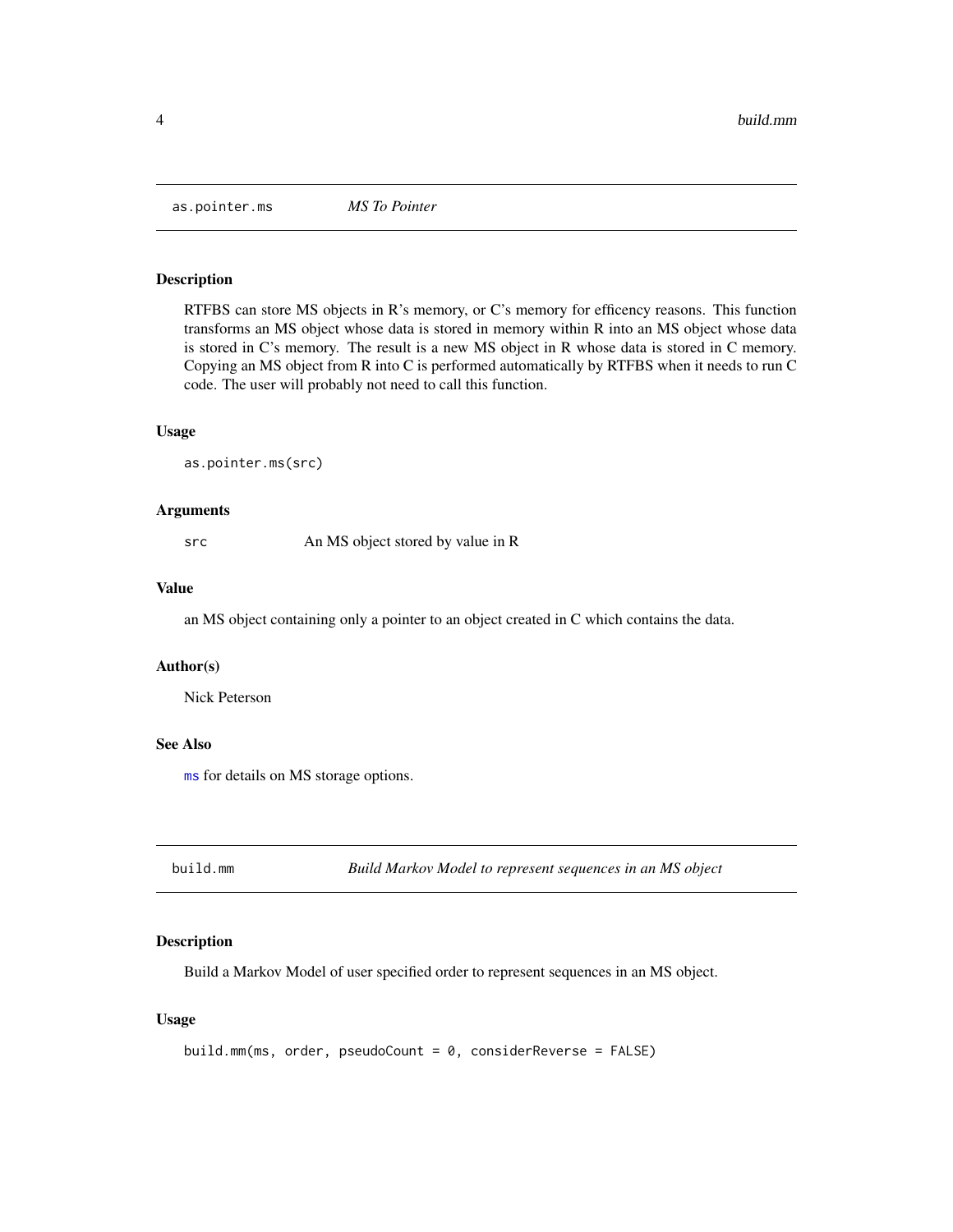#### <span id="page-4-0"></span>calc.fdr 5

#### **Arguments**

| ms              | Sequence used to build Markov Model                                                                                                           |
|-----------------|-----------------------------------------------------------------------------------------------------------------------------------------------|
| order           | Order of Markov model to build; ie, the number of preceding bases to consider<br>when calculating the probability of a given base.            |
| pseudoCount     | (Optional) Integer added to the number of observed cases of each possible se-<br>quence pattern.                                              |
| considerReverse |                                                                                                                                               |
|                 | (Optional) Logical value. If TRUE, considers reverse complement frequencies in<br>addition to forward strand frequencies when building model. |

#### Value

A list of matrices, each representing a markov model from order 0, 1, ..., order. Each matrix gives the probability of observing a particular base (column) given the preceding bases (row).

# See Also

[read.ms](#page-17-1) [split.ms](#page-22-1) [groupByGC.ms](#page-8-1)

#### Examples

```
require("rtfbs")
exampleArchive <- system.file("extdata", "NRSF.zip", package="rtfbs")
seqFile <- "input.fas"
unzip(exampleArchive, seqFile)
# Read in FASTA file "input.fas" from the examples into an
# MS (multiple sequences) object
ms <- read.ms(seqFile)
# Build a 3rd order Markov Model to represent the sequences
# in the MS object "ms". The Model will be a list of
# matrices corrisponding in size to the order of the
# Markov Model
mm < - build.mm(ms, 3);# Print the list of 4 Markov Matrices that make up the
# Markov Model
print(mm)
```
calc.fdr *Calculate FDR*

#### Description

Calculate False Discovery Rate (FDR) of possible binding sites. This function uses two sets of scores, realSeqsScores and simSeqsScores. realSeqsScores are scores for the sequences being scanned for binding sites. simSeqsScores are scores for the simulated sequence. The simulated sequences and simSeqsScores must be made using the same Markov Model as the realSeqsScores.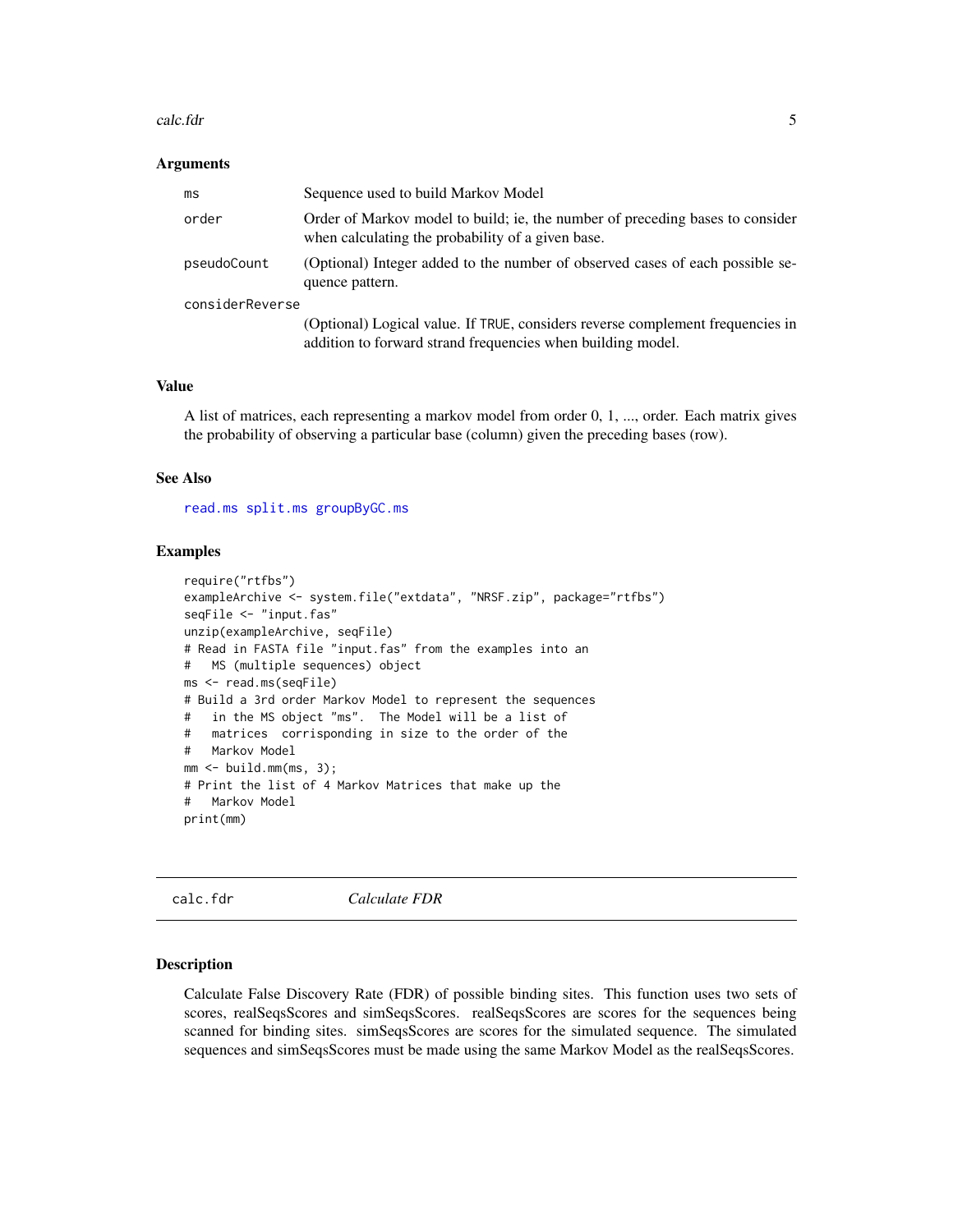#### <span id="page-5-0"></span>Usage

```
calc.fdr(realSeqs, realSeqsScores, simSeqs, simSeqsScores, interval = 0.01)
```
# Arguments

| realSegs      | MS object containing non-simulated sequences                                                                                                    |
|---------------|-------------------------------------------------------------------------------------------------------------------------------------------------|
|               | real Seqs Scores Feat object obtained from scoring real Seqs                                                                                    |
| simSegs       | MS object containing simulated sequences                                                                                                        |
| simSegsScores | Feat object obtained from scoring simSeqs                                                                                                       |
| interval      | Float specifying distance between steps at which the FDR will be calculated<br>(lower is better). If NULL, calculate FDR for each unique score. |

# Value

Data.Frame with two columns 'score' and 'FDR' mapping a single score to a single FDR. Data frame is sorted by score if any exist.

# Note

realSeqsScores and simSeqsScores are both objects returned by score.ms; the same arguments (threshold, conservative, strand) should be used in both calls to score.ms or FDR will not be valid.

If calc.fdr returns an fdr of zero for all scores, then you can probably increase the number of significant results by re-running score.ms with a lower threshold for both simulated and real sequences.

# See Also

[score.ms](#page-18-1)

```
require("rtfbs")
exampleArchive <- system.file("extdata", "NRSF.zip", package="rtfbs")
seqFile <- "input.fas"
unzip(exampleArchive, seqFile)
# Read in FASTA file "input.fas" from the examples into an
# MS (multiple sequences) object
ms <- read.ms(seqFile);
pwmFile <- "pwm.meme"
unzip(exampleArchive, pwmFile)
# Read in Position Weight Matrix (PWM) from MEME file from
# the examples into a Matrix object
pwm <- read.pwm(pwmFile)
# Build a 3rd order Markov Model to represent the sequences
# in the MS object "ms". The Model will be a list of
# matrices corrisponding in size to the order of the
# Markov Model
mm < - build.mm(ms, 3);
# Match the PWM against the sequences provided to find
# possible transcription factor binding sites. A
```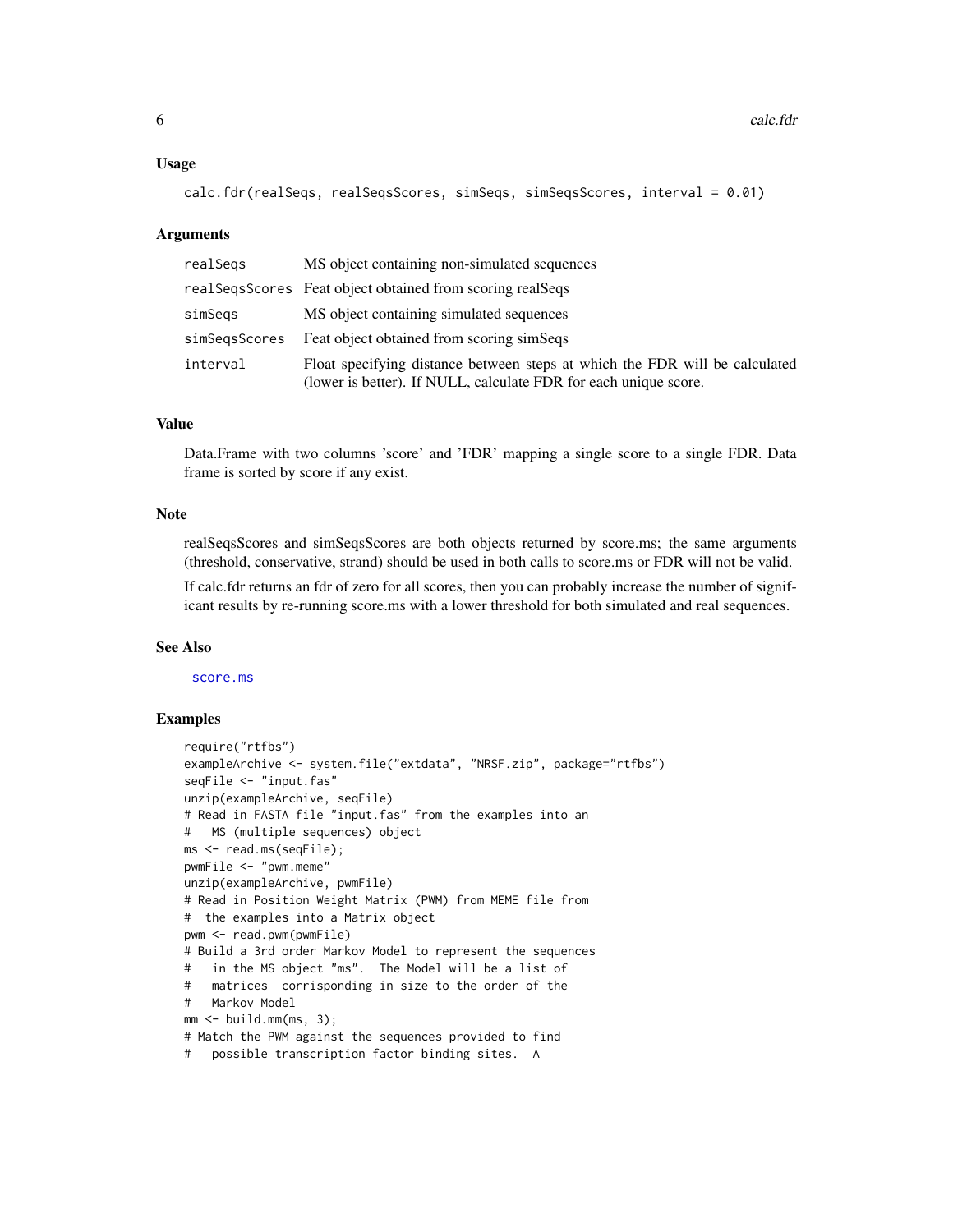#### <span id="page-6-0"></span>concat.ms 7

# Features object is returned, containing the location # of each possible binding site and an associated score. # Sites with a negative score are not returned unless # we set threshold=-Inf as a parameter. cs <- score.ms(ms, pwm, mm, threshold=-2) # Generate a sequence 1000 bases long using the supplied # Markov Model and random numbers v <- simulate.ms(mm, 100000) # Match the PWM against the sequences provided to find # possible transcription factor binding sites. A # Features object is returned, containing the location # of each possible binding site and an associated score. # Sites with a negative score are not returned unless # we set threshold=-Inf as a parameter. Any identified # binding sites from simulated data are false positives # and used to calculate False Discovery Rate xs <- score.ms(v, pwm, mm, threshold=-2) # Calculate the False Discovery Rate for each possible # binding site in the Features object CS. Return # a mapping between each binding site score and the # associated FDR. fdr <- calc.fdr(ms, cs, v, xs) # Print the Data.Frame containing the FDR/Score mapping fdr

concat.ms *Concat MS*

# Description

Concatinate two or more MS objects

#### Usage

concat.ms(...)

#### Arguments

... MS objects to concatenate

# Value

MS object containing all input objects'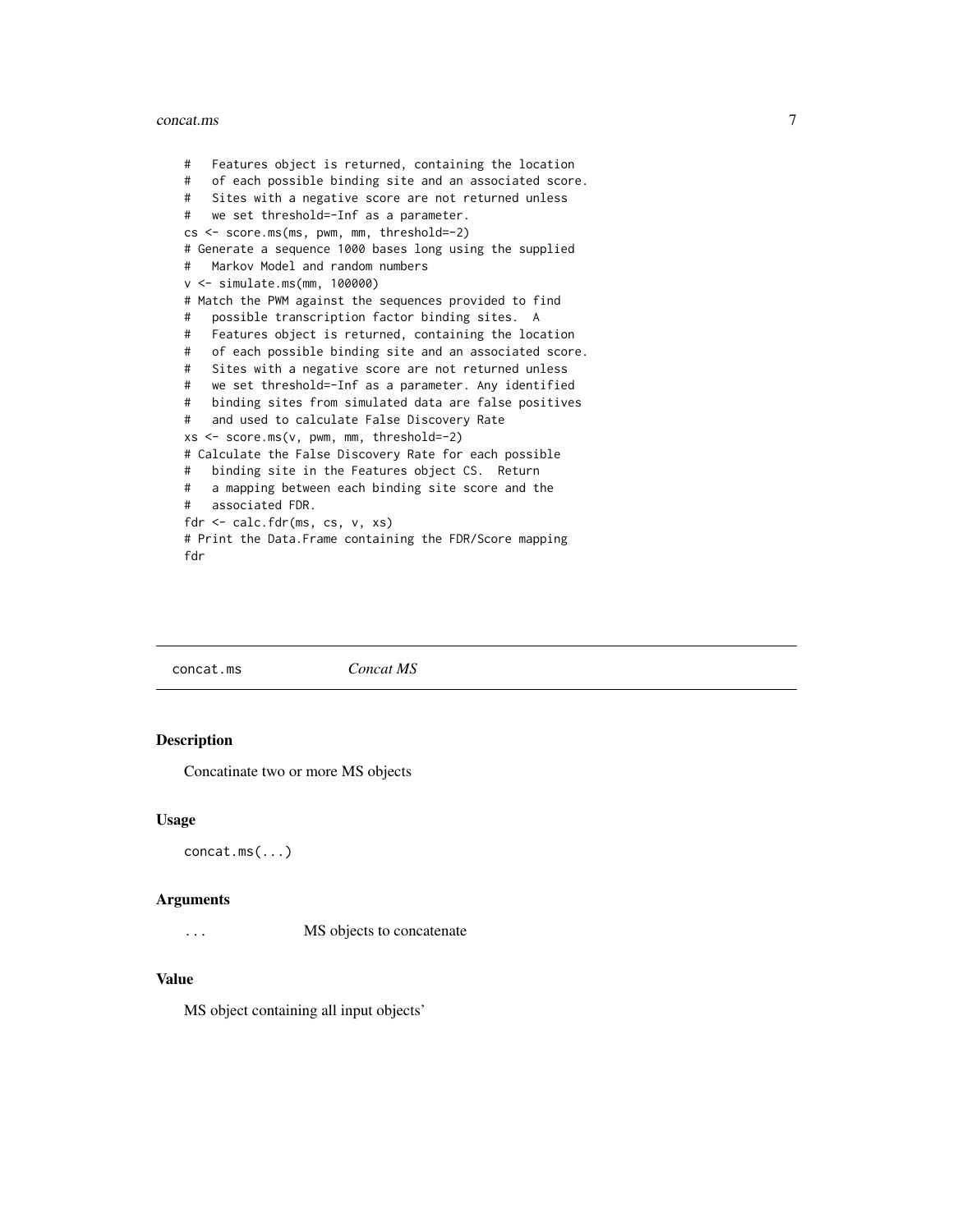<span id="page-7-1"></span><span id="page-7-0"></span>from.pointer.ms *MS From Pointer*

#### Description

RTFBS can store MS objects in R's memory, or C's memory for efficency reasons. This function transforms an MS object whose data is stored in memory on the C side to an MS object whose data is stored on the R side. The result is a new MS object containing data stored in memory on the R side copied from memory on the C side Copying an MS object from C into R enables modification of the MS object using generic R functions. To do the reverse, (copying an MS object from R to C), use the as.pointer.ms function.

#### Usage

from.pointer.ms(src)

# Arguments

src An MS object stored by reference (pointer.only=TRUE)

#### Value

an MS object stored in R. If src is already stored in R, returns the original object.

# Author(s)

Nick Peterson

# See Also

[ms](#page-12-1) for details on MS storage options.

gcContent.ms *Get GC content of each sequence in an MS object*

# Description

Get GC content of each sequence in an MS object

# Usage

gcContent.ms(ms)

#### Arguments

ms MS object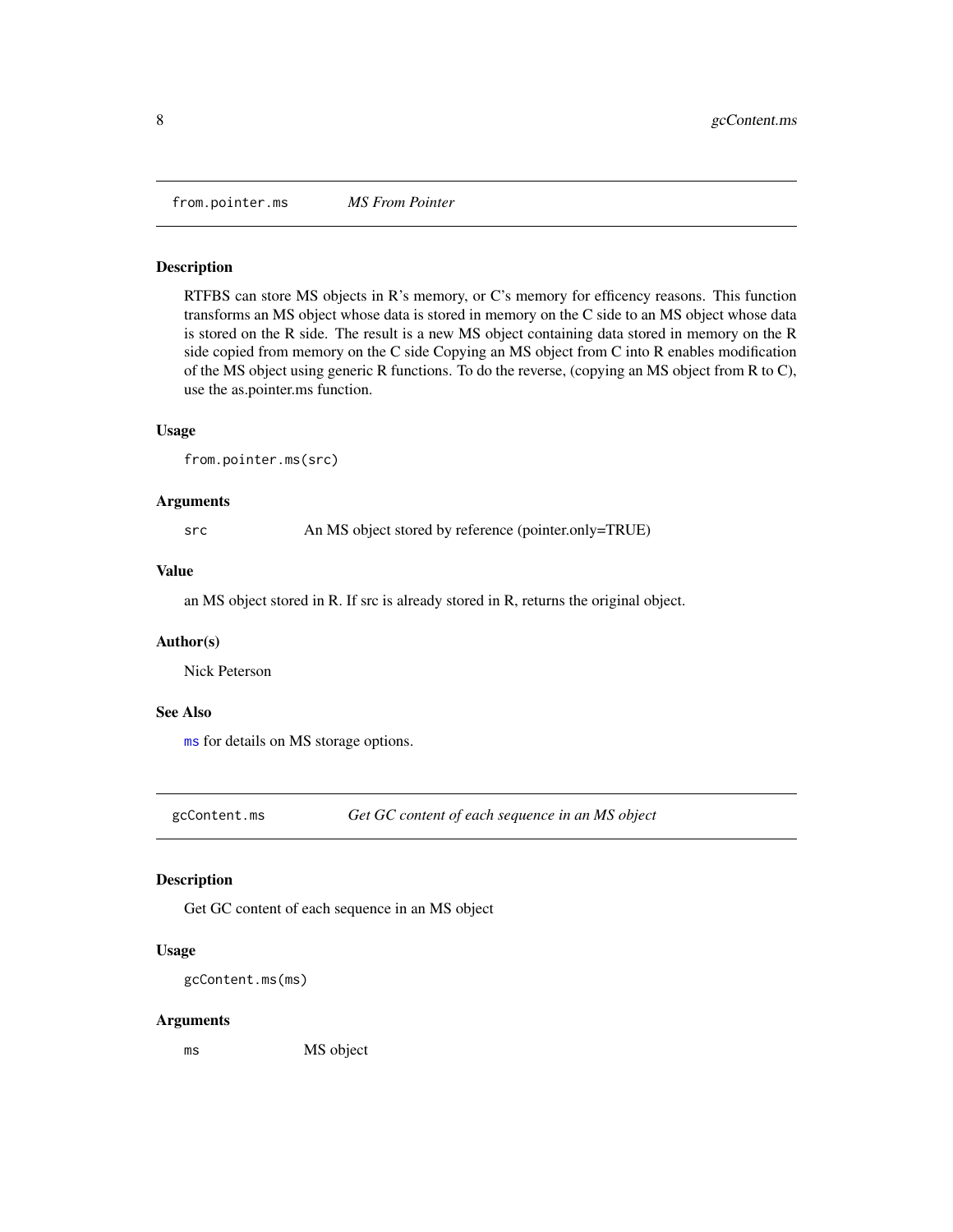# <span id="page-8-0"></span>groupByGC.ms 9

# Value

numeric vector containing GC content of each sequence in ms. GC content is computed as (# of GC bases)/(# of ACGT bases).

#### Examples

```
require("rtfbs")
seqs <- ms(seqs=c("AAAA", "ACACACAC", "CGCCG", "ACGTACGTACGT", "CGGGGGGGGG"),
          paste("fake", 1:5, sep=""))
gcContent.ms(seqs)
```
<span id="page-8-1"></span>groupByGC.ms *Group sequences by GC*

#### Description

Group sequences in an MS object by their GC content.

# Usage

groupByGC.ms(ms, ngroups)

# Arguments

| ms      | MS object, containing at least ngroups sequences. |
|---------|---------------------------------------------------|
| ngroups | Number of quantiles to group sequences into.      |

# Value

List of MS objects, where element i represents the i'th quantile according to GC content.

#### See Also

[read.ms](#page-17-1)

```
require("rtfbs")
exampleArchive <- system.file("extdata", "NRSF.zip", package="rtfbs")
seqFile <- "input.fas"
unzip(exampleArchive, seqFile)
# Read in FASTA file "input.fas" from the examples into an
# MS (multiple sequences) object
seqs <- read.ms(seqFile)
# Group sequences from the "seqs" MS object based on each
# sequences's GC content into 4 new MS objects, one for
# each GC content range
groups <- groupByGC.ms(seqs, 4)
sapply(groups, length)
sapply(groups, function(x) {range(gcContent.ms(x))})
```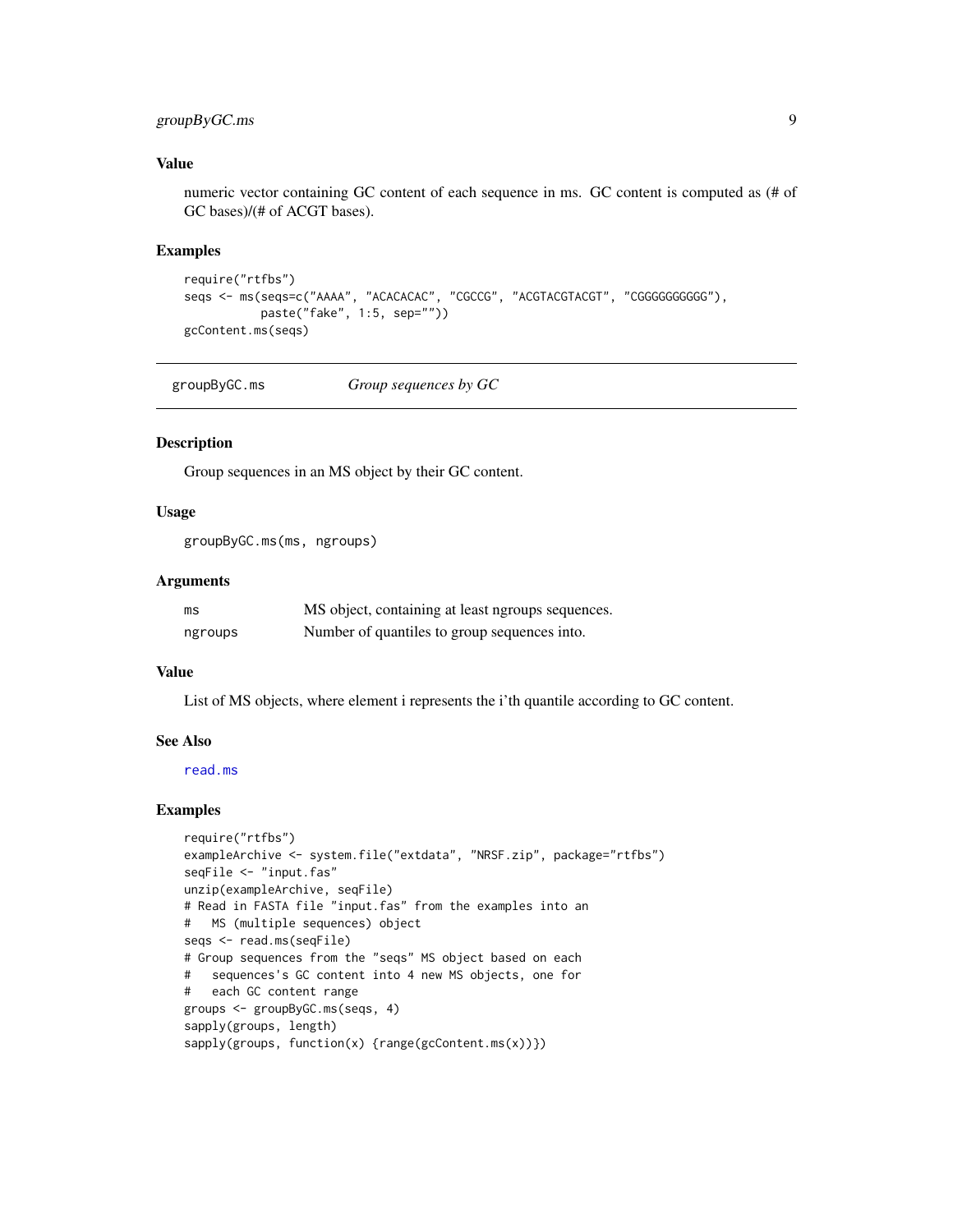<span id="page-9-1"></span><span id="page-9-0"></span>is.pointer.ms *Data in R or C*

# Description

Determine if data in MS object is stored in R (by value) or C (by reference). If data is stored in C, it can be copied to R using the function [from.pointer.ms](#page-7-1). Conversely, if the data is stored in R, it can be copied to C using the function [as.pointer.ms](#page-3-1).

#### Usage

is.pointer.ms(x)

#### Arguments

x MS object containing at least one sequence

#### Value

TRUE if data in MS is stored in C, otherwise FALSE indicating it is stored in R

label.matrix *Name PWM & MM rows and columns*

#### Description

Given a list of PWM or MM matrices, name the rows and columns (if applicable) This function is used for specifying the names of rows and columns for Markov Models and Position Weight Matrices(PWMs) only. In the case of naming PWMs, set columnsOnly to true, as it doesn't make sense to name the rows of a PWM. The columns are named 'A,C,G,T'. The rows are uniquely named, staring with A going to T If there are more than 4 rows, two characters are used AA, AC..., if more than 16 rows 3 characters are used, and so on.

# Usage

```
label.matrix(mat, columnsOnly = FALSE)
```
# Arguments

| mat         | Matrix of which have the column and row names populated |
|-------------|---------------------------------------------------------|
| columnsOnly | Only name the columns, not the rows                     |

# Value

Matrix with columns and (rows optional) named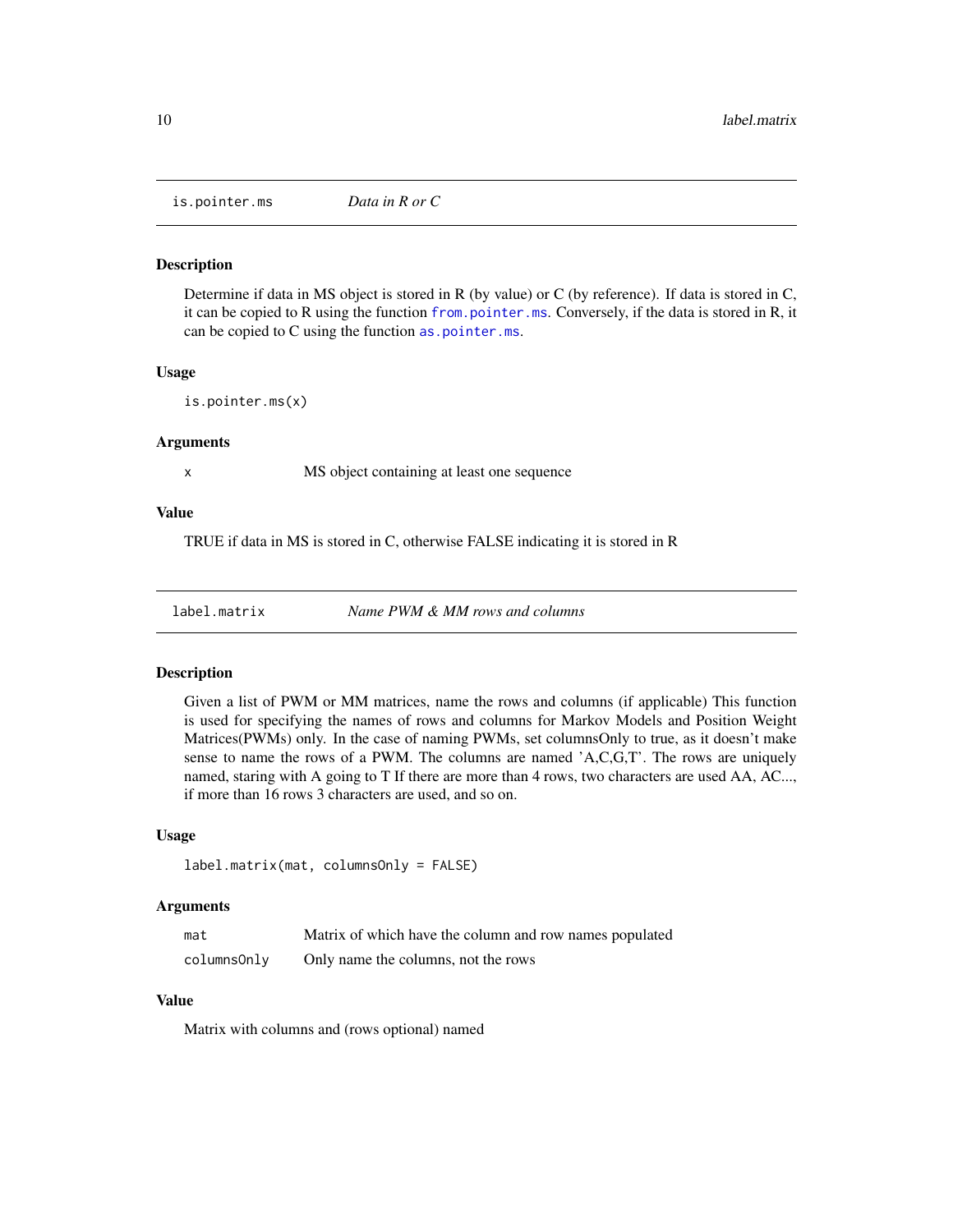<span id="page-10-1"></span><span id="page-10-0"></span>

# Description

Return number of sequences contained in MS object

# Usage

## S3 method for class 'ms' length(x)

# Arguments

x MS object

# Value

Integer containing the number of sequences the MS object contains

<span id="page-10-2"></span>lengths.ms *MS sequence lengths*

# Description

Returns the length of each sequence in an MS object.

# Usage

lengths.ms(x)

# Arguments

x an MS object

# Value

integer vector giving the length of each sequence in the MS object

# Author(s)

Nick Peterson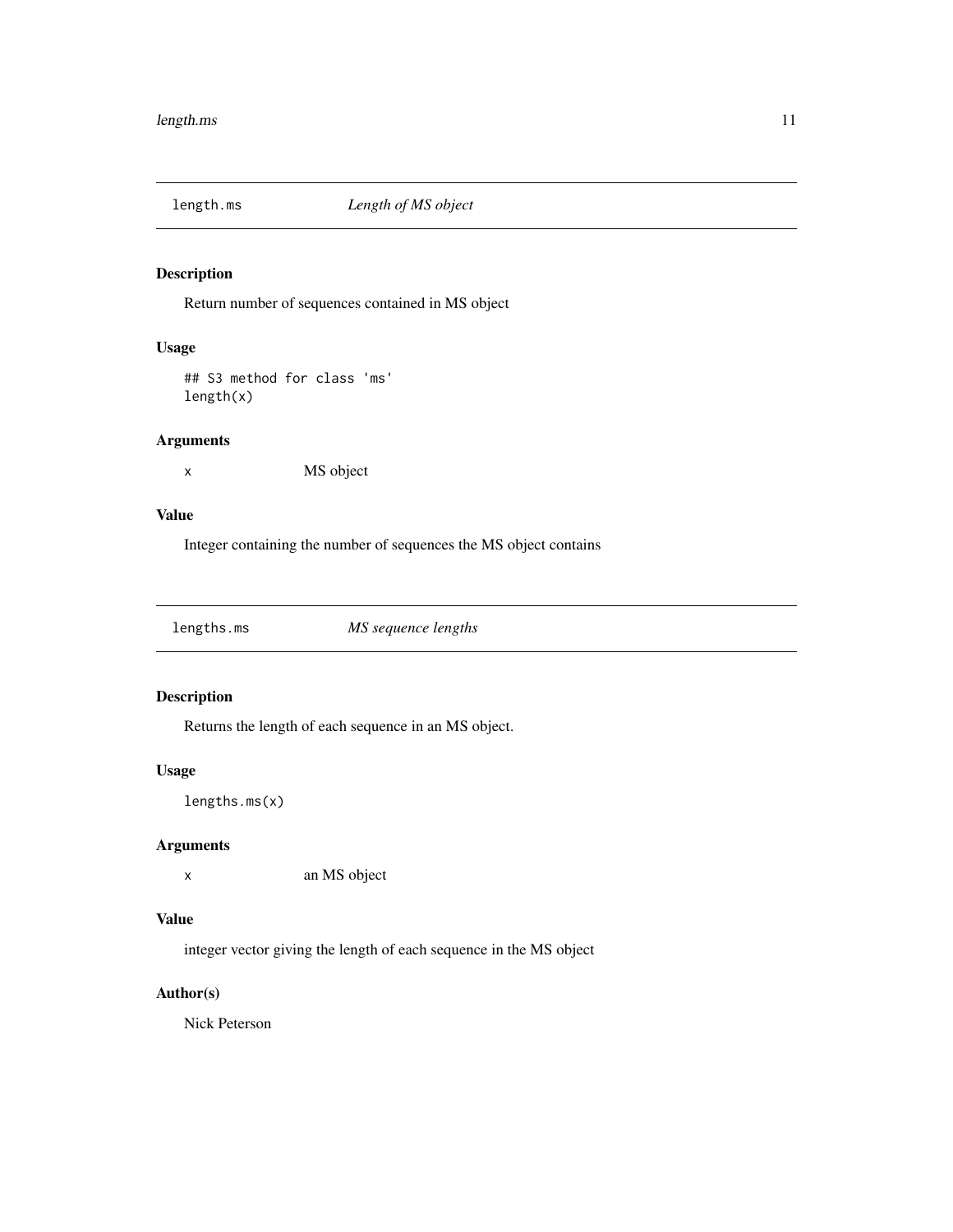<span id="page-11-0"></span>makeFdrPlot *Plot FDR*

#### Description

Plot one or more false discovery rate data.frame(s). False discovery rate data.frame(s) are created using calc.fdr. This plot enables the user to get an idea of an appropreate FDR threshold to use for determining likely binding sites.

# Usage

makeFdrPlot(x, xlim = NULL, ylim = NULL, col = "black", lty = 1, ...)

#### Arguments

| $\mathsf{x}$ | data.frame created by calc.fdr, or list of such data frames                                                        |
|--------------|--------------------------------------------------------------------------------------------------------------------|
| xlim         | If given, specifies the x coordinate boundaries. Otherwise these are taken by the<br>observed range of scores      |
| ylim         | If given, specifies the y coordinate boundaries. Otherwise these are taken by the<br>observed range of FDR values. |
| col          | The color to plot (see par () for description). Will be recycled to the number of<br>data.frames in x.             |
| lty          | The line type (see par() for description). Will be recycled to the number of<br>data.frames in x.                  |
| $\cdots$     | Additional arguments to be passed to plot()                                                                        |

```
require("rtfbs")
exampleArchive <- system.file("extdata", "NRSF.zip", package="rtfbs")
seqFile <- "input.fas"
unzip(exampleArchive, seqFile)
# Read in FASTA file "input.fas" from the examples into an
# MS (multiple sequences) object
ms <- read.ms(seqFile);
pwmFile <- "pwm.meme"
unzip(exampleArchive, pwmFile)
# Read in Position Weight Matrix (PWM) from MEME file from
# the examples into a Matrix object
pwm <- read.pwm(pwmFile)
# Build a 3rd order Markov Model to represent the sequences
# in the MS object "ms". The Model will be a list of
# matrices corrisponding in size to the order of the
# Markov Model
mm < - build.mm(ms, 3);# Match the PWM against the sequences provided to find
# possible transcription factor binding sites. A
```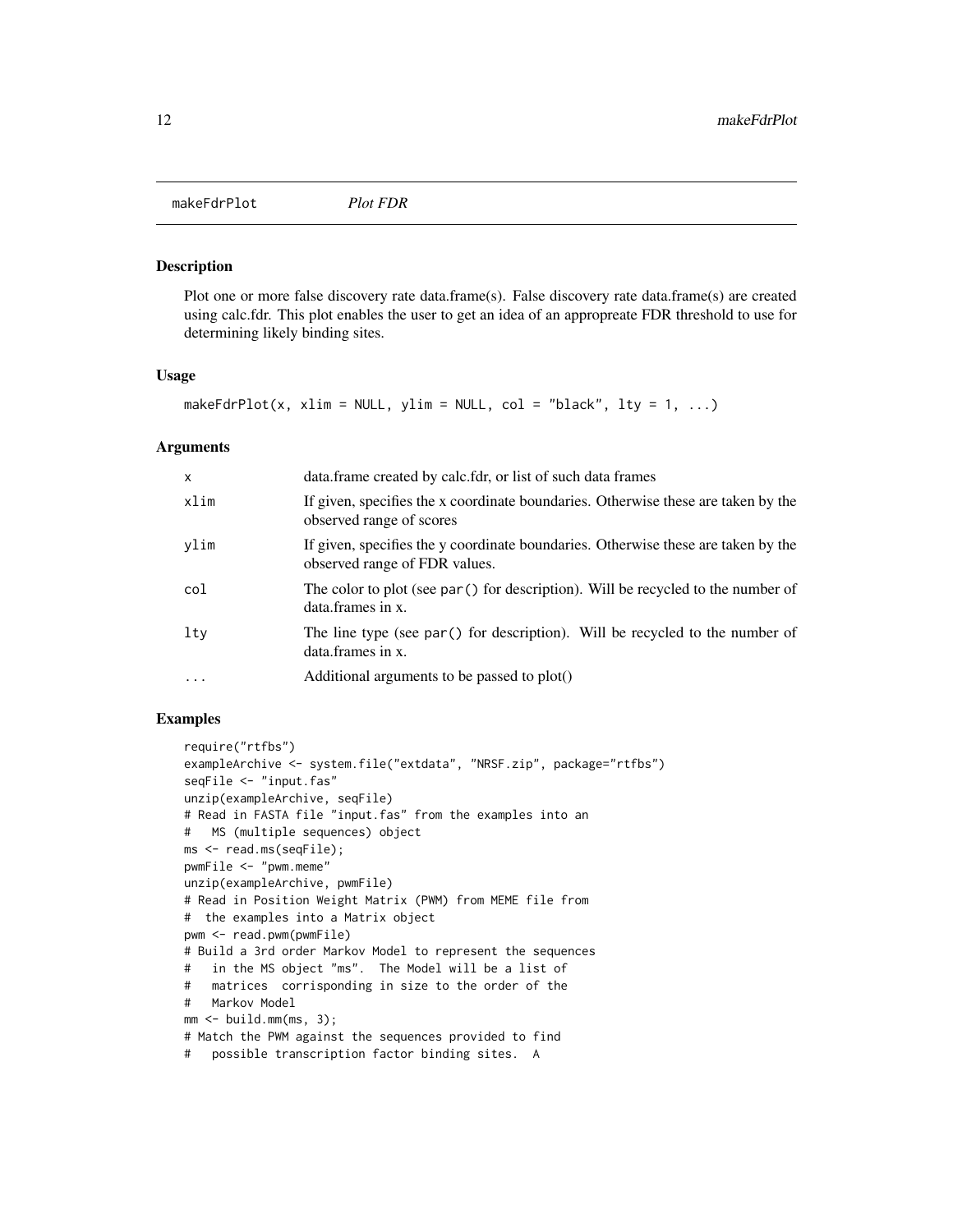```
# Features object is returned, containing the location
# of each possible binding site and an associated score.
# Sites with a negative score are not returned unless
# we set threshold=-Inf as a parameter.
cs <- score.ms(ms, pwm, mm)
# Generate a sequence 1000 bases long using the supplied
# Markov Model and random numbers
v <- simulate.ms(mm, 10000)
# Match the PWM against the sequences provided to find
# possible transcription factor binding sites. A
# Features object is returned, containing the location
# of each possible binding site and an associated score.
# Sites with a negative score are not returned unless
# we set threshold=-Inf as a parameter. Any identified
# binding sites from simulated data are false positives
# and used to calculate False Discovery Rate
xs <- score.ms(v, pwm, mm)
# Calculate the False Discovery Rate for each possible
# binding site in the Features object CS. Return
# a mapping between each binding site score and the
# associated FDR.
fdr <- calc.fdr(ms, cs, v, xs)
# Plot the False Discovery Rate v.s. score for one or
# more groups. To plot multiple FDR/Score mapping
# data frames on a single plot, simply supply a list
# of FDR/Score data.frames
makeFdrPlot(fdr)
```
<span id="page-12-1"></span>

|  | n an |
|--|------|

ms *Multiple Sequence (MS) Objects*

#### **Description**

Creates a new Multiple Sequences (MS) object to hold given sequences.

#### Usage

```
ms(seqs, names = NULL, offsets = NULL, pointer.only = FALSE)
```
#### **Arguments**

| A character vector containing sequences, one per sample                                                                                                  |
|----------------------------------------------------------------------------------------------------------------------------------------------------------|
| A character vector identifying the sample name for each sequence. If NULL, use<br>"seq1", "seq2",                                                        |
| List of integers giving the offset for each sequences from the start of its unsplit<br>sequence. If NULL, offsets of zero are assumed for each sequence. |
| a boolean indicating whether returned alignment object should be stored by ref-<br>erence (see Details)                                                  |
|                                                                                                                                                          |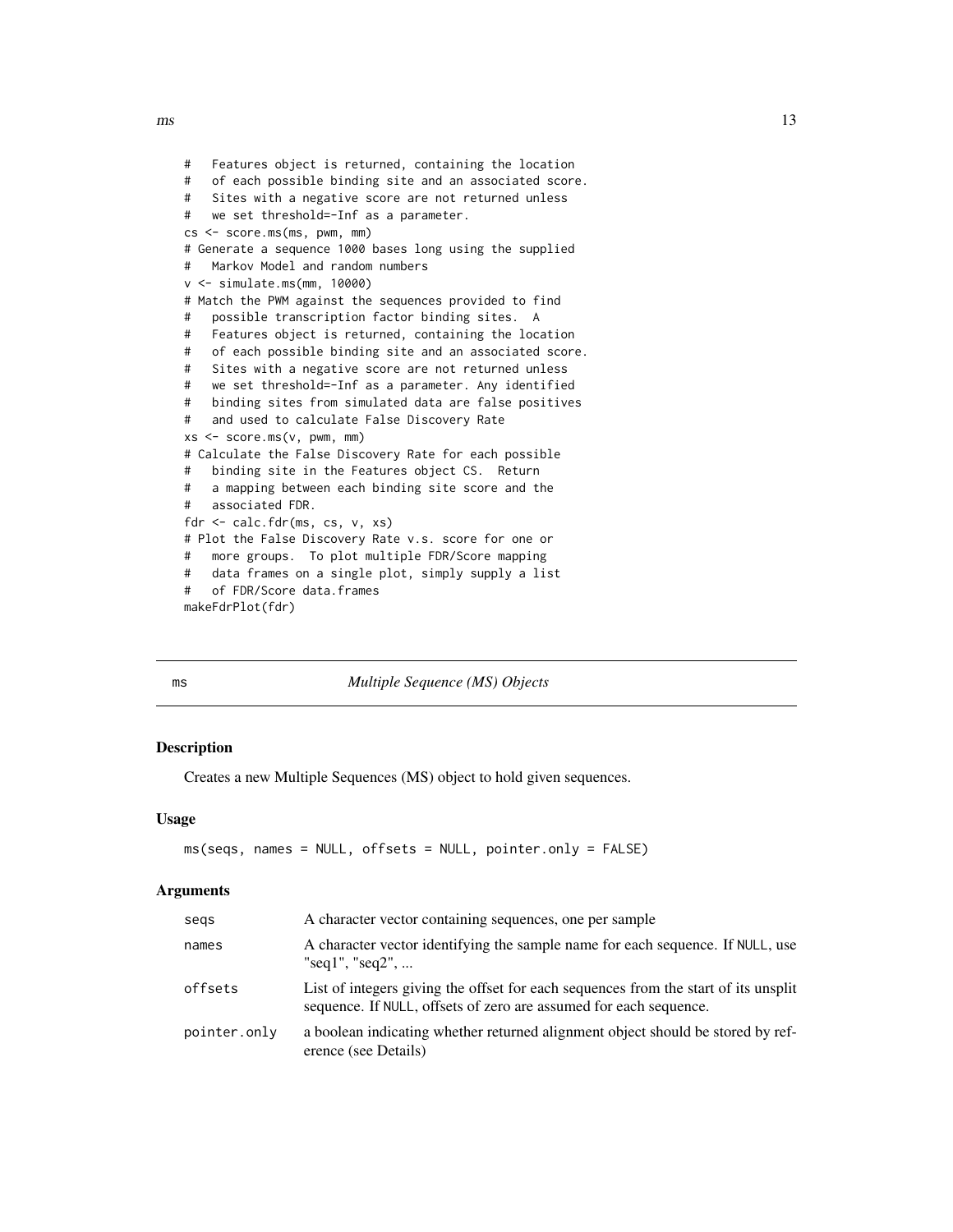#### Details

Make a new multiple sequence (MS) object given a vector of character strings. They can be optionally annotated with sample names.

The number of elements in names (if provided) must match the number of elements in seqs.

An alphabet (valid non-missing characters) of "ACGT" is automatically assumed for all sequences that RTFBS operates on.

About storing objects as pointers: If pointer.only==FALSE, the MS object will be stored in R and can be viewed and modified by base R code as well as RTFBS functions. Setting pointer.only=TRUE will cause the object to be stored by reference, as an external pointer to an object created by C code. This may be necessary to improve performance, but the object can then only be viewed/manipulated via RTFBS functions. Furthermore, if an object is stored as a pointer, then its value is liable to be changed when passed as an argument to a function.

# Value

An ms object. These are stored in an array-like format, so that they can be subsetted with the [] operator.

#### Author(s)

Nick Peterson

# See Also

Functions for accessing/viewing ms objects: [sequences.ms,](#page-20-1) [offsets.ms,](#page-14-1) [length.ms](#page-10-1), lengths.ms, [names.ms,](#page-13-1) print.n

<span id="page-13-1"></span>names.ms *MS Sequence Names*

#### Description

Returns a list of sequence names contained in an an MS object.

# Usage

```
## S3 method for class 'ms'
names(x)
```
#### Arguments

x an MS object

# Value

a character vector giving the names of the sequences, or NULL if they are not defined

<span id="page-13-0"></span>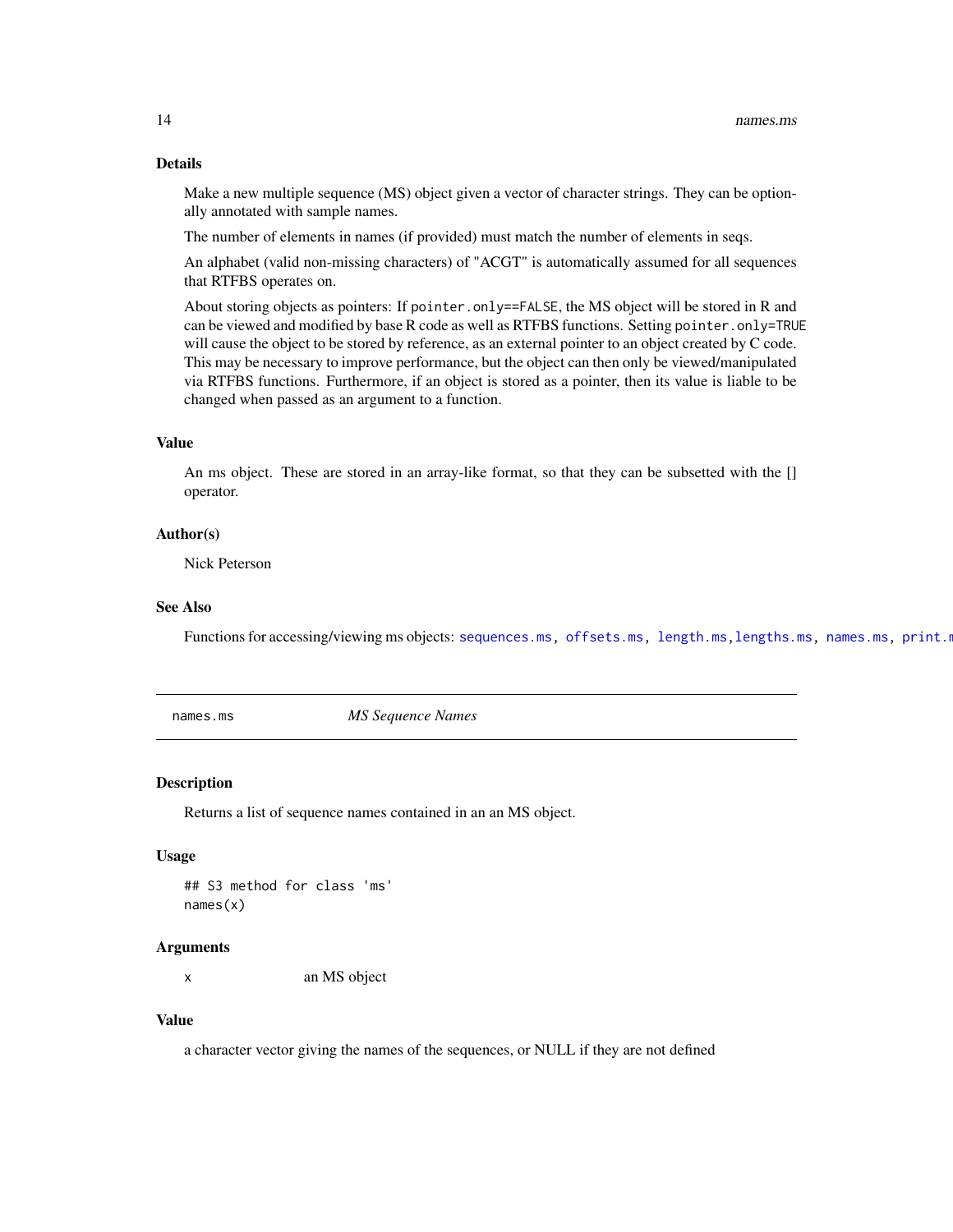#### <span id="page-14-0"></span>offsets.ms 15

# Author(s)

Nick Peterson

```
offsets.ms Get index offsets
```
# Description

Return list of index offsets for each sequence in an MS object

# Usage

offsets.ms(ms)

# Arguments

ms An MS object

# Value

List of integers, each indicating the offset at which this sequence starts compared to the unsplit sequence it came from

output.sites *Threshold possible binding sites by Score or FDR*

# Description

Threshold the possible binding sites based on score, or False Discovery Rate (FDR). To threshold on FDR, you must have computed an FDR/Score map using calc.fdr, and chosen an FDR threshold, for which makeFdrPlot() is helpful.

#### Usage

```
output.sites(seqsScores, scoreThreshold = NULL, fdrScoreMap = NULL,
  fdrThreshold = NULL)
```
#### Arguments

| score.ms output representing scores for candidate binding sites                                                                                                                                         |
|---------------------------------------------------------------------------------------------------------------------------------------------------------------------------------------------------------|
| scoreThreshold A numeric value giving the lower score boundary significance threshold. Se-<br>quences with scores higher than this boundary will be selected. (Not required if<br>thresholding by FDR.) |
| calc.fdr output giving mapping between score/FDR (only required if threshold-<br>ing by FDR).                                                                                                           |
| A numeric value between 0 and 1 giving upper FDR boundary- any site with a<br>lower FDR score will be output. (only required if thresholding by FDR)                                                    |
|                                                                                                                                                                                                         |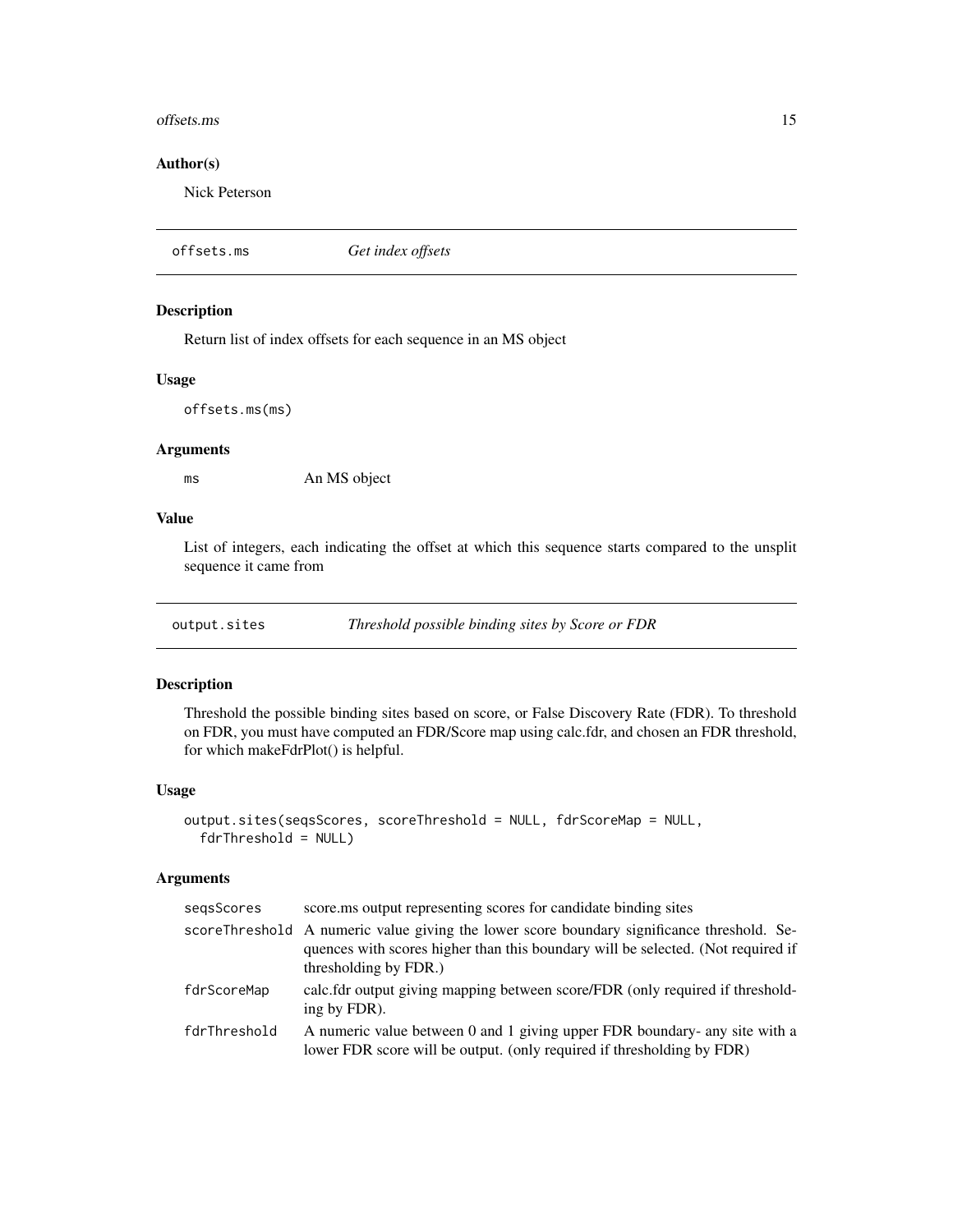#### Value

Features object containing thresholded Transcription Factor Binding Sites, their locations, scores, strand, etc. If thresholding by score, this is equivalent to seqsScores[seqsScores\$score > scoreThreshold, ].

```
require("rtfbs")
exampleArchive <- system.file("extdata", "NRSF.zip", package="rtfbs")
seqFile <- "input.fas"
unzip(exampleArchive, seqFile)
# Read in FASTA file "input.fas" from the examples into an
# MS (multiple sequences) object
ms <- read.ms(seqFile);
pwmFile <- "pwm.meme"
unzip(exampleArchive, pwmFile)
# Read in Position Weight Matrix (PWM) from MEME file from
# the examples into a Matrix object
pwm <- read.pwm(pwmFile)
# Build a 3rd order Markov Model to represent the sequences
# in the MS object "ms". The Model will be a list of
# matrices corrisponding in size to the order of the
# Markov Model
mm < - build.mm(ms, 3);# Match the PWM against the sequences provided to find
# possible transcription factor binding sites. A
# Features object is returned, containing the location
# of each possible binding site and an associated score.
# Sites with a negative score are not returned unless
# we set threshold=-Inf as a parameter.
cs <- score.ms(ms, pwm, mm)
# Generate a sequence 1000 bases long using the supplied
   Markov Model and random numbers
v <- simulate.ms(mm, 10000)
# Match the PWM against the sequences provided to find
# possible transcription factor binding sites. A
# Features object is returned, containing the location
# of each possible binding site and an associated score.
# Sites with a negative score are not returned unless
# we set threshold=-Inf as a parameter. Any identified
# binding sites from simulated data are false positives
# and used to calculate False Discovery Rate
xs < - score.ms(v, pwm, mm)
# Calculate the False Discovery Rate for each possible
# binding site in the Features object CS. Return
# a mapping between each binding site score and the
# associated FDR.
fdr <- calc.fdr(ms, cs, v, xs)
# Output identified transcription factor binding sites
# below a 0.5 FDR threshold
output.sites(cs, NULL, fdr, 0.5)
# OR
# Output identified transcription factor binding sites
```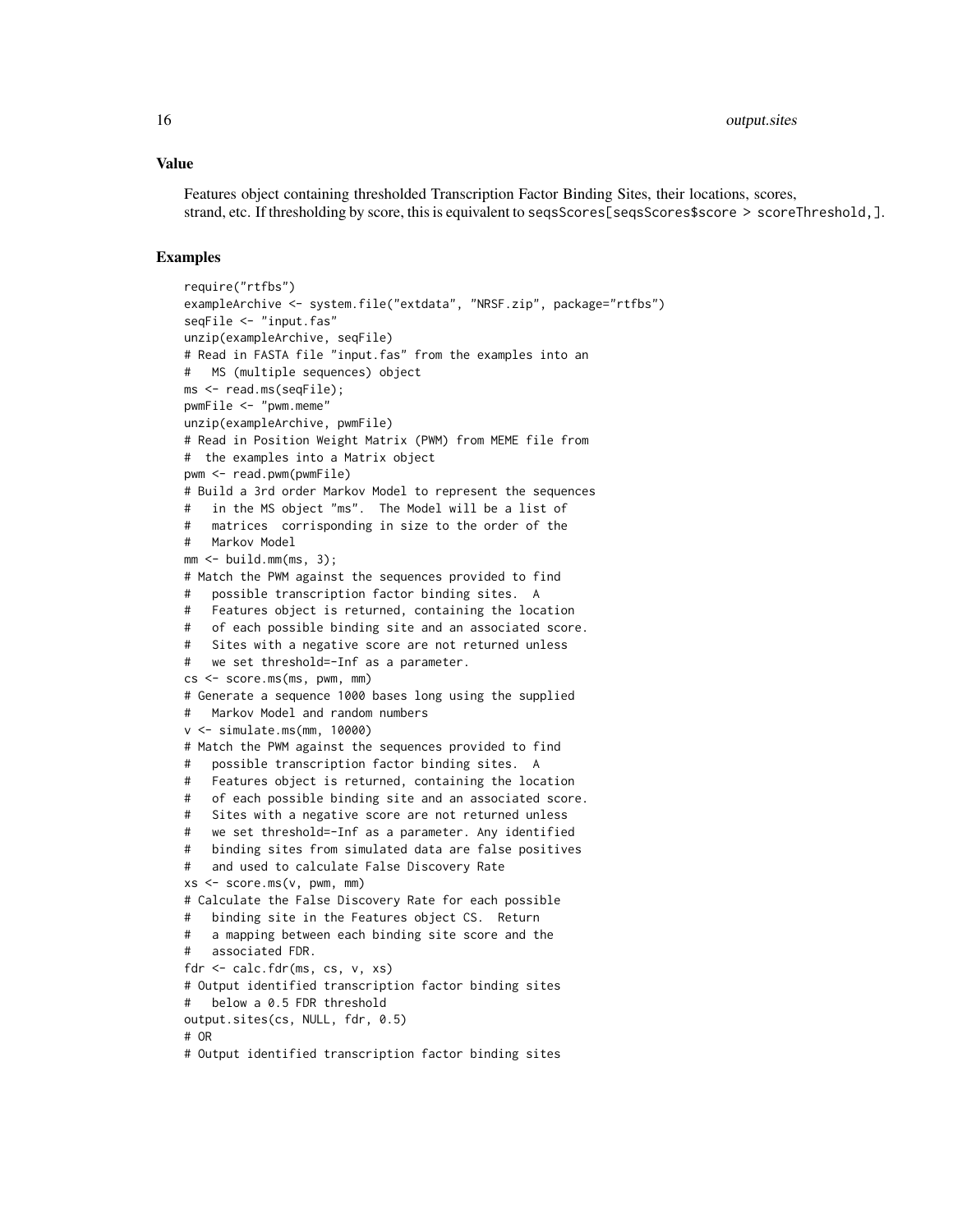#### <span id="page-16-0"></span>print.ms and the contract of the contract of the contract of the contract of the contract of the contract of the contract of the contract of the contract of the contract of the contract of the contract of the contract of t

```
# above a 5.2 score threshold
output.sites(cs, 5.2)
```
<span id="page-16-1"></span>print.ms *Prints an MS (multiple sequence) object. #' @title Printing MS objects*

# Description

Prints an MS (multiple sequence) object. #' @title Printing MS objects

## Usage

```
## S3 method for class 'ms'
print(x, ..., print.all = ((length(x) < 15) &&
  (sum(lengths.ms(x)) < 500)))
```
# Arguments

| X         | an object of class ms                                     |
|-----------|-----------------------------------------------------------|
| $\cdots$  | additional arguments sent to print                        |
| print.all | whether to suppress printing of the bases, names, offsets |

# Author(s)

Nick Peterson

read.mm *Read Markov Model from file*

# Description

Read in a Markov model from file created by MEME's fasta-get-markov tool

# Usage

```
read.mm(filename)
```
# Arguments

filename Full path to output file from fasta-get-markov

# Value

Markov Model (list of Markov Matrices, one for each order)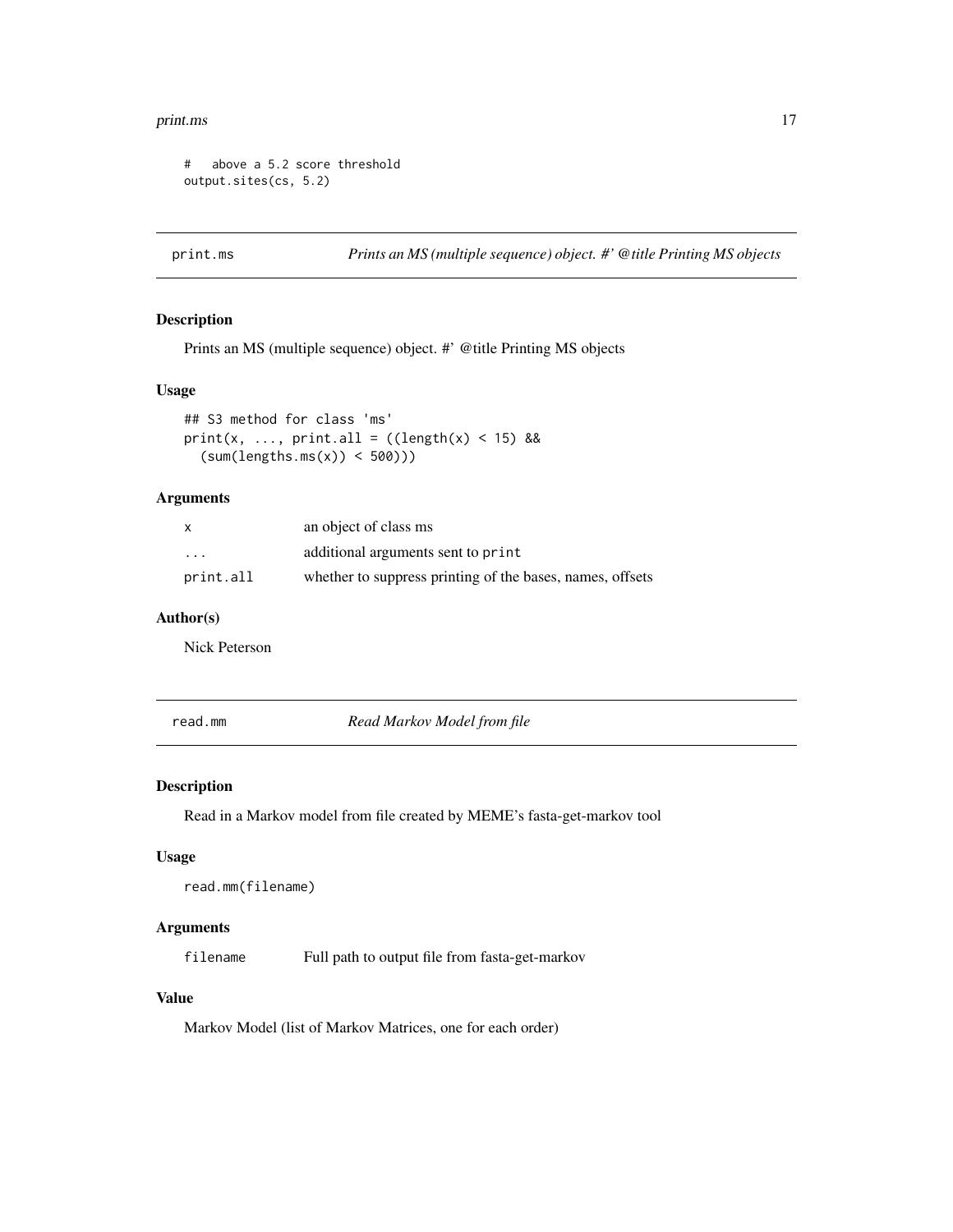<span id="page-17-1"></span><span id="page-17-0"></span>

# Description

Read Multiple Sequences from a FASTA file.

# Usage

```
read.ms(filename, pointer.only = FALSE)
```
## Arguments

| filename     | The name of the input file containing the sequences. File should be in FASTA<br>format.                                                                                                                                                            |
|--------------|----------------------------------------------------------------------------------------------------------------------------------------------------------------------------------------------------------------------------------------------------|
| pointer.only | If TRUE, sequences within the MS will be stored by reference as external pointers<br>to objects created by C code, rather than directly in R memory. This improves<br>performance and may be necessary for large files, but reduces functionality. |

#### Value

MS object containing sequences read from file

# See Also

[ms](#page-12-1) for further description of MS objects and pointer.only option.

```
require("rtfbs")
exampleArchive <- system.file("extdata", "NRSF.zip", package="rtfbs")
seqFile <- "input.fas"
unzip(exampleArchive, seqFile)
# Read in FASTA file "input.fas" from the examples into an
# MS (multiple sequences) object
seqs <- read.ms(seqFile)
# Print the number of sequences in the MS object and whether
# stored in C or R
print(seqs)
```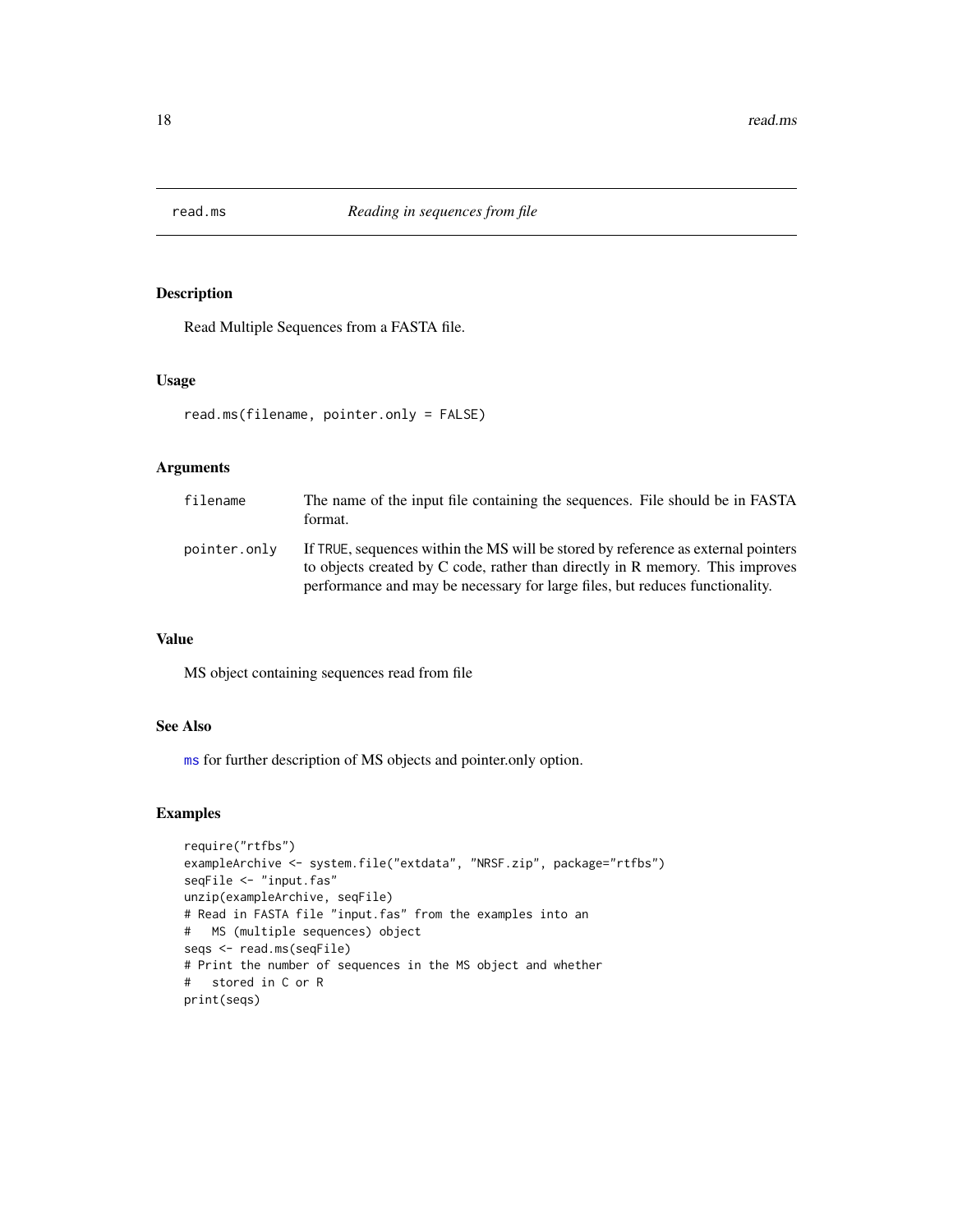<span id="page-18-2"></span><span id="page-18-0"></span>

#### Description

Read and log transform Position Weight Matrices (PWMs) from file. Each position weight matrix represents a Transcription Factor motif that is being searched for. Files may contain one or more motifs. Only MEME Text formated files are supported. Look in the examples below to find an example PWM file.

#### Usage

read.pwm(filename)

#### Arguments

filename Full Path to file of MEME Text format

#### Value

Matrix object containing the Position Weight Matrix read from the file. If the file contains more than one PWM, a list of Matrix objects are returned, one for each PWM. The returned PWMs are log transformed, so that entry [i,j] of the matrix represents the log probability of observing the base from column j in the i'th position of a transcription factor binding site.

#### Examples

```
require("rtfbs")
exampleArchive <- system.file("extdata", "NRSF.zip", package="rtfbs")
pwmFile <- "pwm.meme"
unzip(exampleArchive, pwmFile)
# Read in Position Weight Matrix (PWM) from MEME file from
# the examples into a Matrix object
pwm <- read.pwm(pwmFile)
# Print PWM as an R matrix
print(pwm)
```
<span id="page-18-1"></span>score.ms *Score sequences against a PWM*

#### Description

Score all potential binding sites in an MS object. If a PWM has N rows, then score every observed N-mer in the MS object. The score is given by the log likelihood of the N-mer given the PWM, minus the log likelihood of the N-mer under the Markov model specified by mm. By default, only potential binding sites with scores > 0 are returned, but this can be modified with the threshold argument.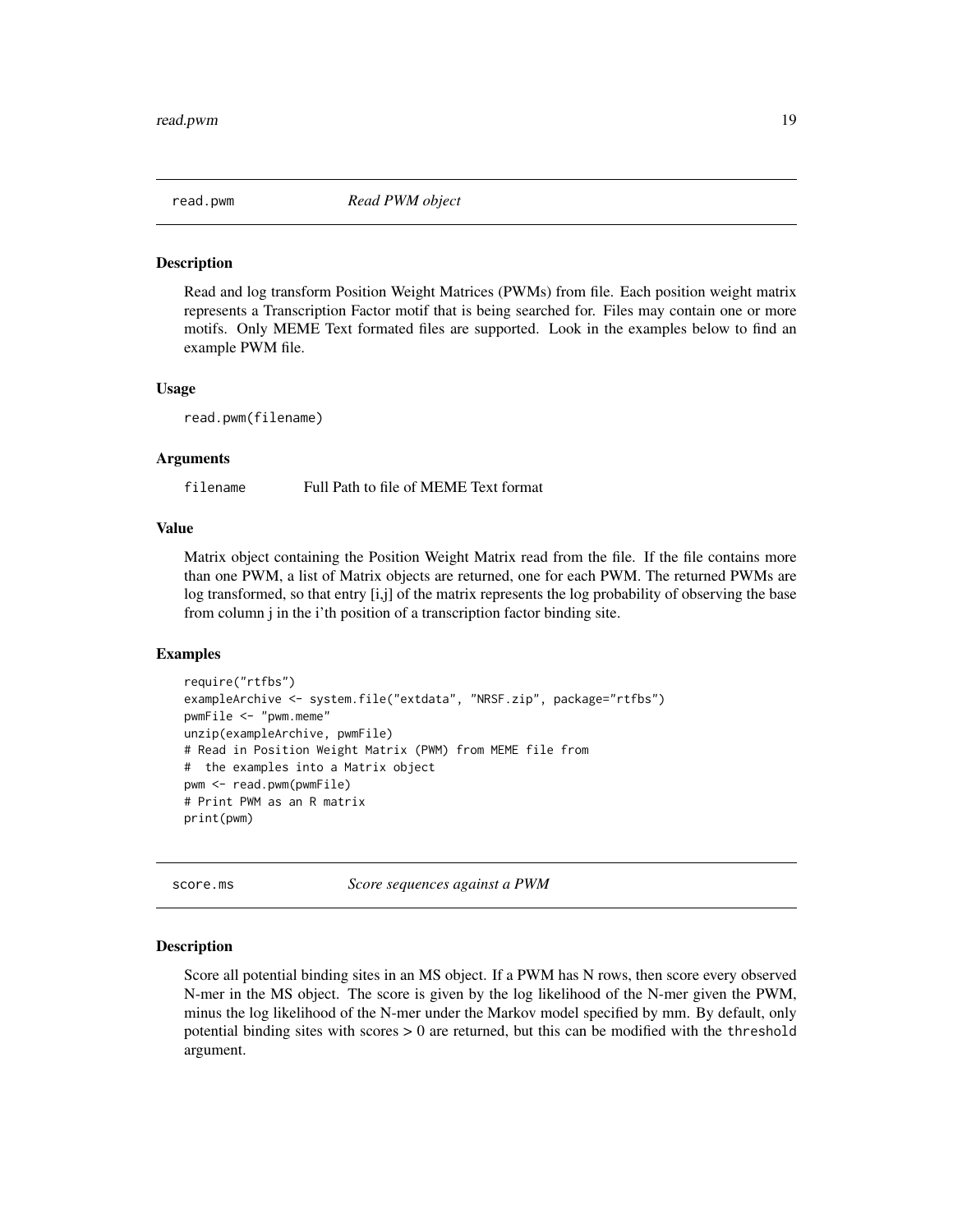#### <span id="page-19-0"></span>Usage

```
score.ms(ms, pwm, mm, conservative = TRUE, threshold = 0, strand = "best",
  return_posteriors = FALSE)
```
#### Arguments

| ms           | MS object containing at least one sequence                                                                                                                                                                                                                                                                                                                                                    |  |
|--------------|-----------------------------------------------------------------------------------------------------------------------------------------------------------------------------------------------------------------------------------------------------------------------------------------------------------------------------------------------------------------------------------------------|--|
| pwm          | Position Weight matrix representing transcription factor motif                                                                                                                                                                                                                                                                                                                                |  |
| mm           | Markov Model associated with given sequences, which represents the null model                                                                                                                                                                                                                                                                                                                 |  |
| conservative | (Logical value) If TRUE, sequences containing N's are given a log likelihood of<br>negative infinity under the PWM model. If FALSE, any 'N' encountered does<br>not contributes to the score.                                                                                                                                                                                                 |  |
| threshold    | (Numeric value) Only sites with scores above this threshold are returned (default)<br>$= 0$                                                                                                                                                                                                                                                                                                   |  |
| strand       | One of "best", "both", "+", or "-" specifying which strand(s) to return results for.<br>If "both" search for binding sites in both directions, return all results found. If<br>"best" search for binding sites in both directions, but for each N-mer, return the<br>maximum score over either strand. If "+" look only on the forward strand, and<br>if "-" look only on the reverse strand. |  |
| $***$        |                                                                                                                                                                                                                                                                                                                                                                                               |  |

return\_posteriors

If TRUE, will return a list structure. Scores represent the motif 'match score', or the product of the probability of observing each base under the motif or background models. Scores are returned under the motif model for all positions in the sequence, on both forward and reverse strands, and under the background model. Note that strand and threshold options are both ignored. If FALSE, returns scores and locations for possible binding sites as a feature object.

#### Value

Scores and locations for possible binding sites returned as a feature object. Optionally, if return\_posteriors is TRUE, will return a list structure (see above).

# Note

If a PWM file contains multiple PWMs, then read.pwm will return a list of PWMs. This function takes a single PWM.

#### See Also

[read.ms](#page-17-1) [split.ms](#page-22-1) [groupByGC.ms](#page-8-1) [build.mm](#page-3-2) [read.pwm](#page-18-2)

```
require("rtfbs")
exampleArchive <- system.file("extdata", "NRSF.zip", package="rtfbs")
seqFile <- "input.fas"
unzip(exampleArchive, seqFile)
# Read in FASTA file "input.fas" from the examples into an
```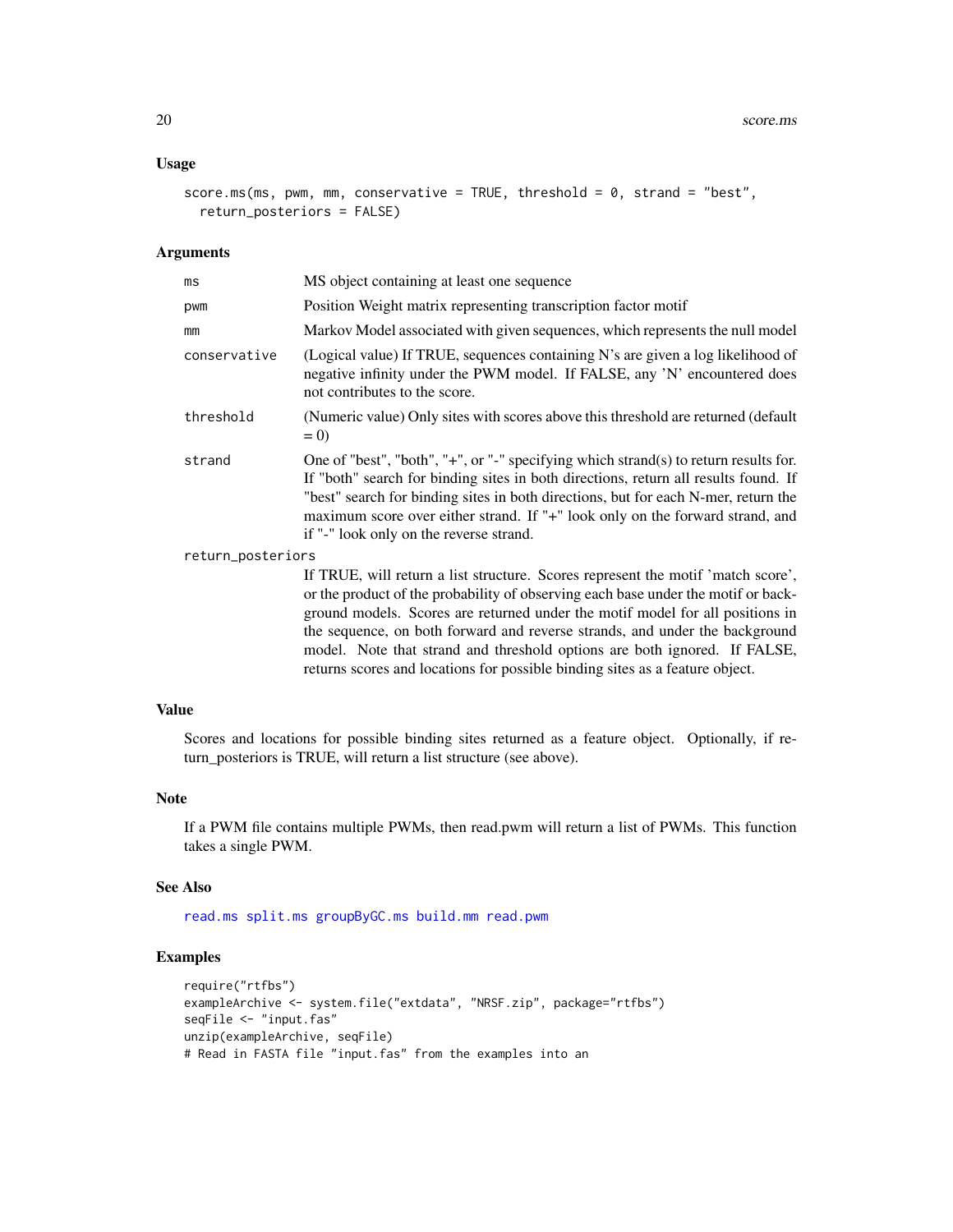# <span id="page-20-0"></span>sequences.ms 21

```
# MS (multiple sequences) object
ms <- read.ms(seqFile);
pwmFile <- "pwm.meme"
unzip(exampleArchive, pwmFile)
# Read in Position Weight Matrix (PWM) from MEME file from
# the examples into a Matrix object
pwm <- read.pwm(pwmFile)
# Build a 3rd order Markov Model to represent the sequences
# in the MS object "ms". The Model will be a list of
# matrices corrisponding in size to the order of the
# Markov Model
mm <- build.mm(ms, 3);# Match the PWM against the sequences provided to find
# possible transcription factor binding sites. A
# Features object is returned, containing the location
# of each possible binding site and an associated score.
# Sites with a negative score are not returned unless
# we set threshold=-Inf as a parameter.
score.ms(ms, pwm, mm)
```
<span id="page-20-1"></span>sequences.ms *Get sequences*

#### Description

Returns list of sequences in an MS object

#### Usage

sequences.ms(ms)

# Arguments

ms An MS object

#### Value

character vector containing the sequences in the MS object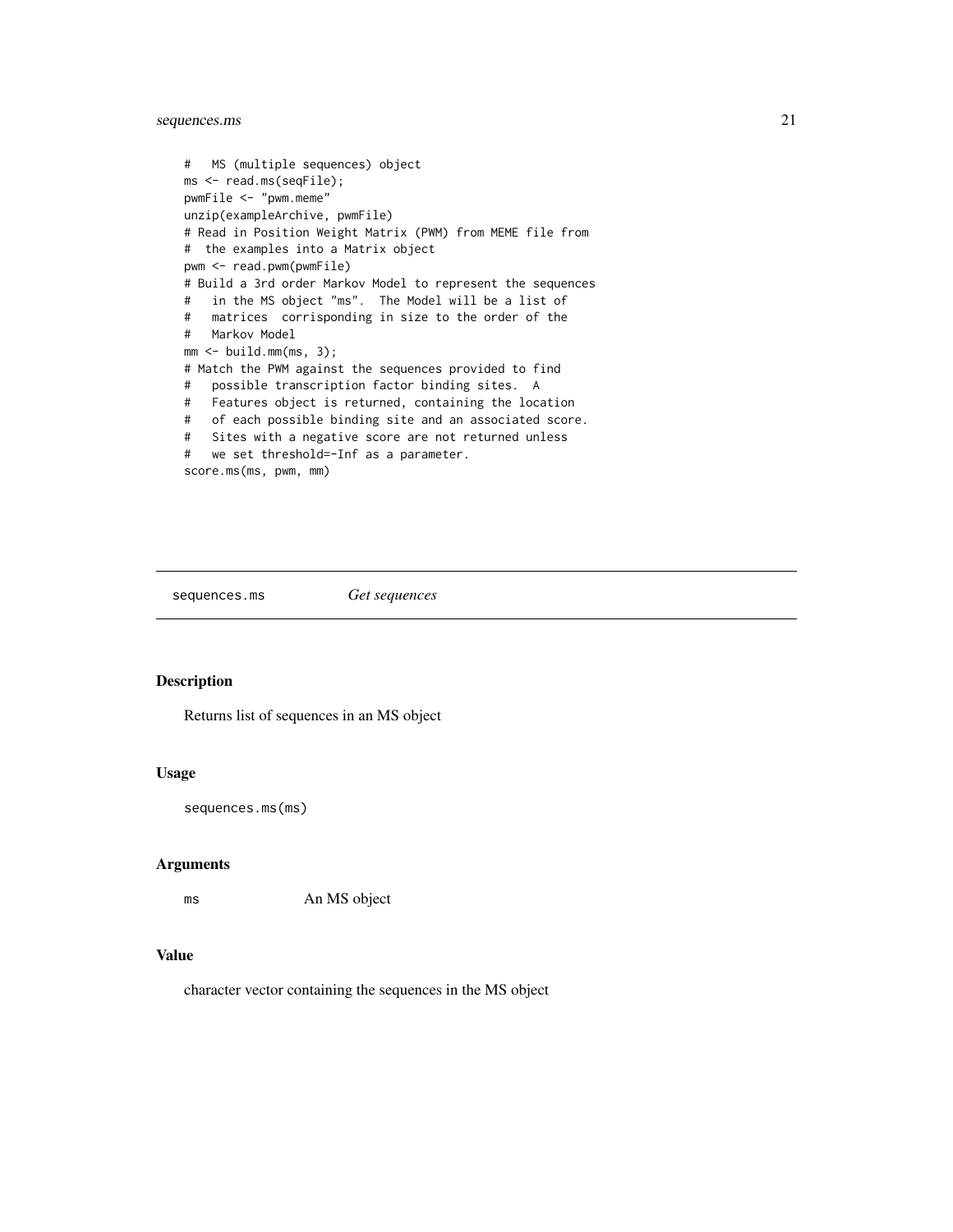<span id="page-21-0"></span>

# **Description**

Simulate a single sequence based from a Markov Model. These are referred to as simulated sequences and used compute the background rates and False Discovery Rates.

#### Usage

```
## S3 method for class 'ms'
simulate(object, nsim, seed = NULL, pointer.only = FALSE, ...)
```
# Arguments

| object       | Markov Model build.mm                                                                                                               |
|--------------|-------------------------------------------------------------------------------------------------------------------------------------|
| nsim         | Length of the sequence to simulate. Can be a vector, in which case multiple<br>sequences of the specified length will be simulated. |
| seed         | A random number seed. Either NULL (the default; do not re-seed random number<br>generator), or an integer to be sent to set seed.   |
| pointer.only | If TRUE, keep sequence data stored in a C structure, otherwise it is automatically<br>copied into an R object.                      |
| $\cdots$     | Not used; for S3 compatibility                                                                                                      |

# Value

MS object containing a single sequence with nsim bases.

#### See Also

[build.mm](#page-3-2) for details on Markov models, [ms](#page-12-1) for details on MS objects

```
require("rtfbs")
exampleArchive <- system.file("extdata", "NRSF.zip", package="rtfbs")
seqFile <- "input.fas"
unzip(exampleArchive, seqFile)
# Read in FASTA file "input.fas" from the examples into an
# MS (multiple sequences) object
ms <- read.ms(seqFile);
# Build a 3rd order Markov Model to represent the sequences
# in the MS object "ms". The Model will be a list of
# matrices corrisponding in size to the order of the
# Markov Model
mm < - build.mm(ms, 3);# Generate a sequence 1000 bases long using the supplied
# Markov Model and random numbers
v <- simulate.ms(mm, 1000);
```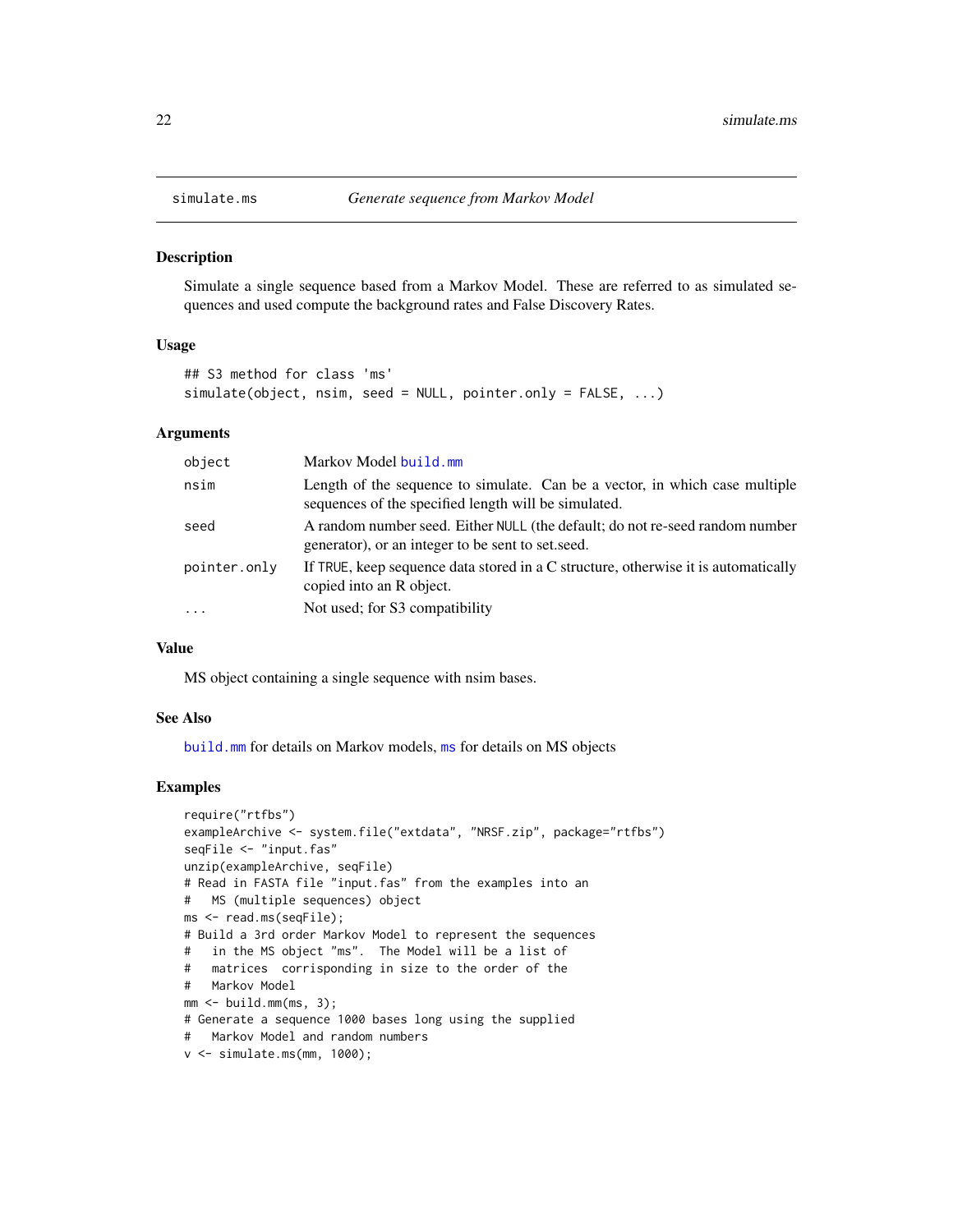<span id="page-22-1"></span><span id="page-22-0"></span>

#### Description

Split sequences in MS object at given locations, or based on a numeric window size. If splitting based on a numeric window size, (i.e. every 500 bases) specify the maximum number of bases per sequence in the f parameter. If splitting based on specific locations, use read.feat(FullPath) to read in a BED file specifying the locations, and use the resulting object in the f parameter.

#### Usage

## S3 method for class 'ms'  $split(x, f, drop = FALSE, ...)$ 

# Arguments

| x            | Multiple sequences object                                                               |
|--------------|-----------------------------------------------------------------------------------------|
| $\mathsf{f}$ | Numeric window size, or Features object used to determine where to split se-<br>quences |
| drop         | Currently not used (for S3 compatibility)                                               |
| $\ddotsc$    | Currently not used (for S3 compatibility)                                               |

# Value

MS object, containing the split sequences

#### See Also

[read.ms](#page-17-1), or read.feat from package rphast for more about Features object

summary.ms *MS Summary*

# Description

Prints a short description of an Multiple Sequence (MS) object. Omits names, offsets, and bases by default, but these can be printed using the print.all argument.

#### Usage

```
## S3 method for class 'ms'
summary(object, ..., print.all = (length.ms(object) < 15 &&
  sum(lengths.ms(object)) < 500))
```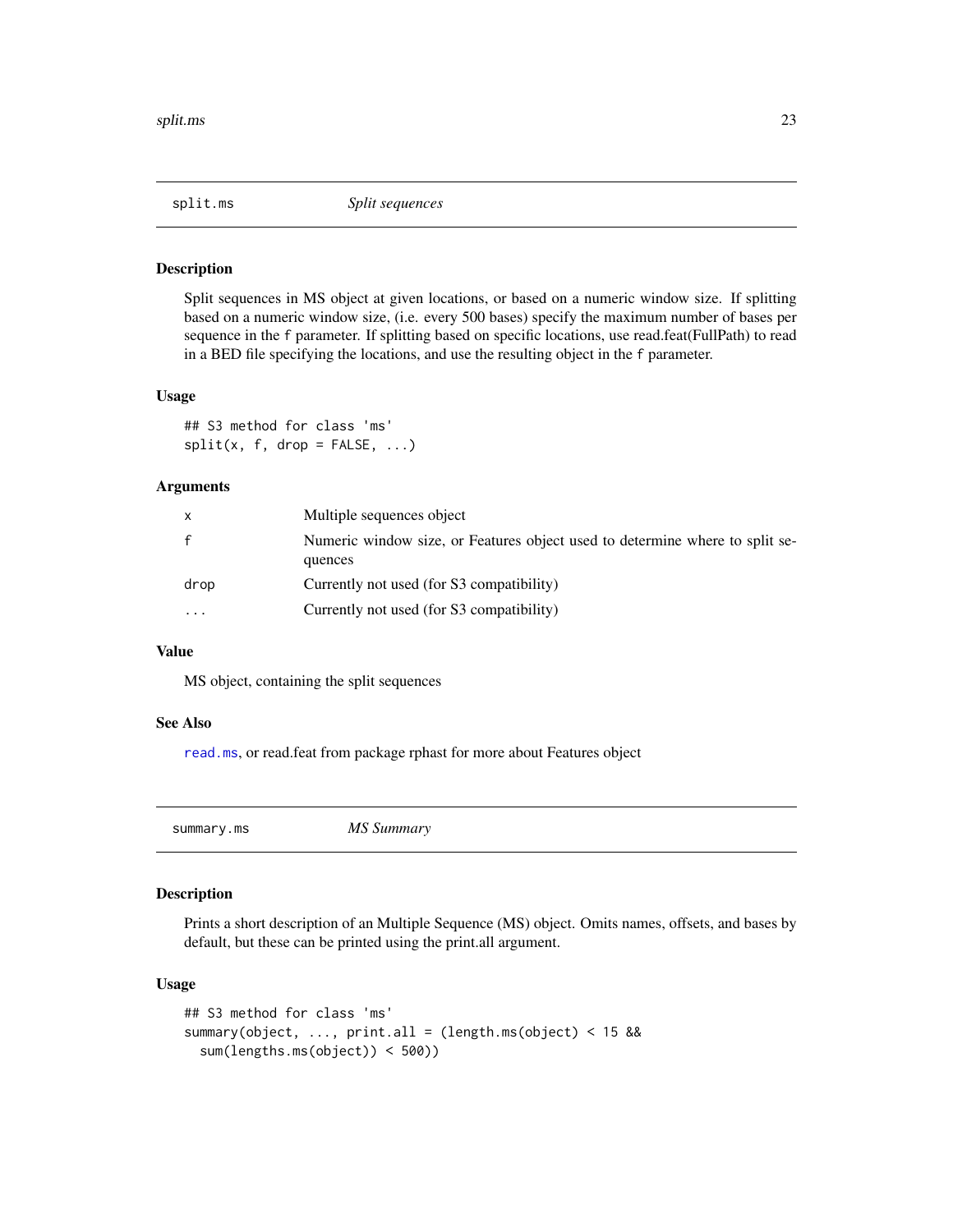# <span id="page-23-0"></span>Arguments

| object    | MS object                                                                                                                        |
|-----------|----------------------------------------------------------------------------------------------------------------------------------|
| $\cdot$   | Not used (exists for S3 compatibility)                                                                                           |
| print.all | whether to suppress printing of the bases, offsets, and names. If TRUE prints<br>sequences, offsets, and names of all sequences. |

# Author(s)

Nick Peterson

# See Also

[print.ms](#page-16-1)

|  |  | write.mm |
|--|--|----------|
|  |  |          |

Write Markov Model to file

# Description

Write markov model into the format used by MEME's fasta-get-markov tool

# Usage

```
write.mm(x, \text{ file} = \text{NULL}, \ldots)
```
# Arguments

| x                       | Markov Model (list of Markov Matrices, one for each order) |
|-------------------------|------------------------------------------------------------|
| file                    | Full path of where to save file, if NULL print to screen   |
| $\cdot$ $\cdot$ $\cdot$ | Not Used (for S3 compatability)                            |

<span id="page-23-1"></span>

| write.ms | Writing MS Object to FASTA file |  |
|----------|---------------------------------|--|
|----------|---------------------------------|--|

# Description

Writes a multiple sequence (MS) object to a FASTA file.

# Usage

write.ms(x, file=NULL)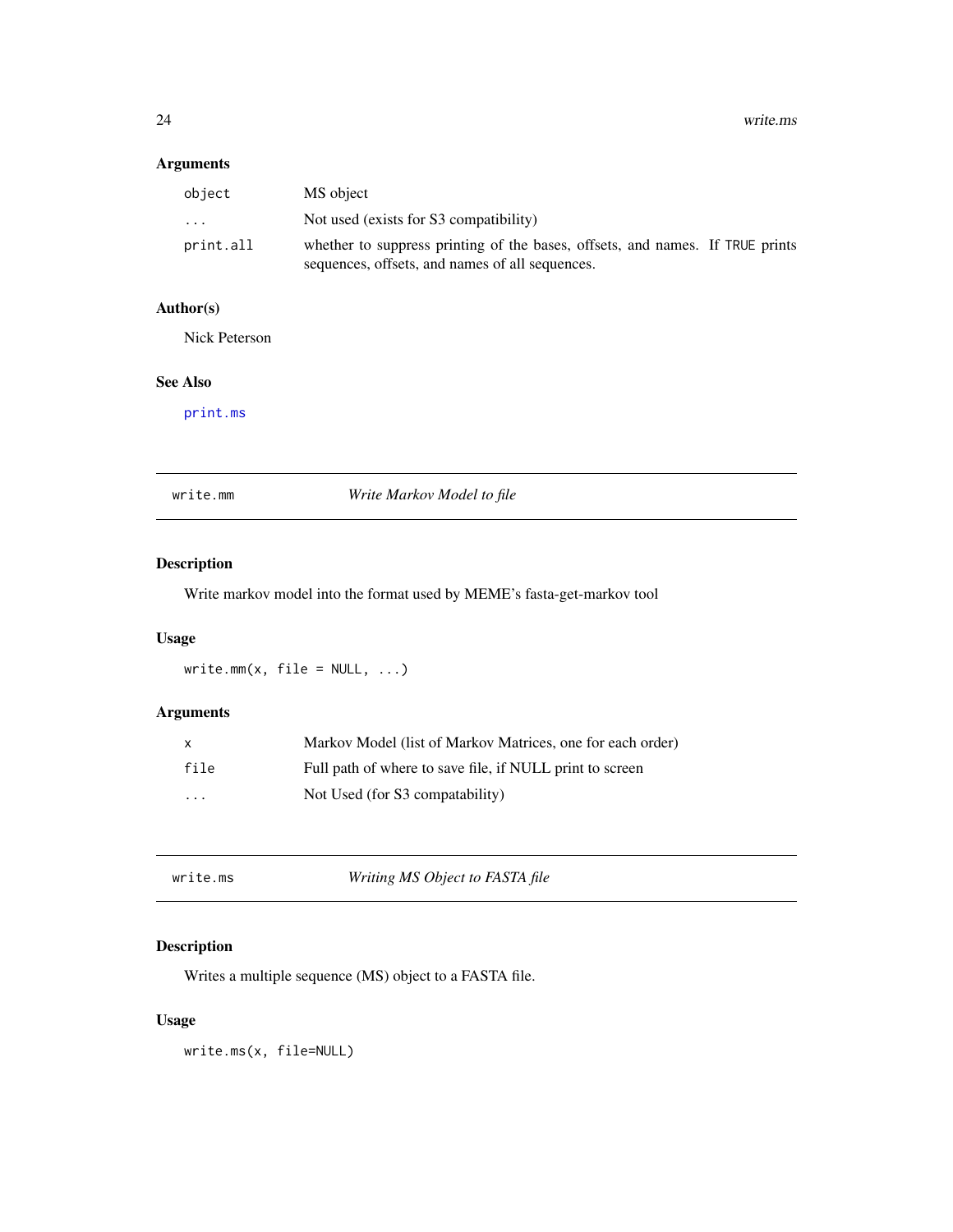#### <span id="page-24-0"></span>[.ms 25

# Arguments

|      | an object of class ms                                                  |
|------|------------------------------------------------------------------------|
| file | File to write (will be overwritten). If NULL, output goes to terminal. |

# Author(s)

Nick Peterson

<span id="page-24-1"></span>

|  |  | ×<br>. .<br>۰. |
|--|--|----------------|
|--|--|----------------|

 $Extract, replace, reorder MS$ 

# Description

Treat multiple sequences as a array where each row corresponds to a sequence for one species.

# Usage

## S3 method for class 'ms' x[rows]

# Arguments

|      | An object of type ms                                                               |
|------|------------------------------------------------------------------------------------|
| rows | A numeric vector of sequence indices, character vector (containing sequence        |
|      | name), or logical vector (containing sequences to keep). If logical vector it will |
|      | be recycled as necessary to the same length as $nrow.ms(x)$ .                      |

# Details

The bracket notation can return a set of sequences, or re-order rows.

# Value

An MS object sampled from x as indicated by rows.

# Note

This function will not alter the value of x even if it is stored as a pointer to a C structure.

# Author(s)

Nick Peterson